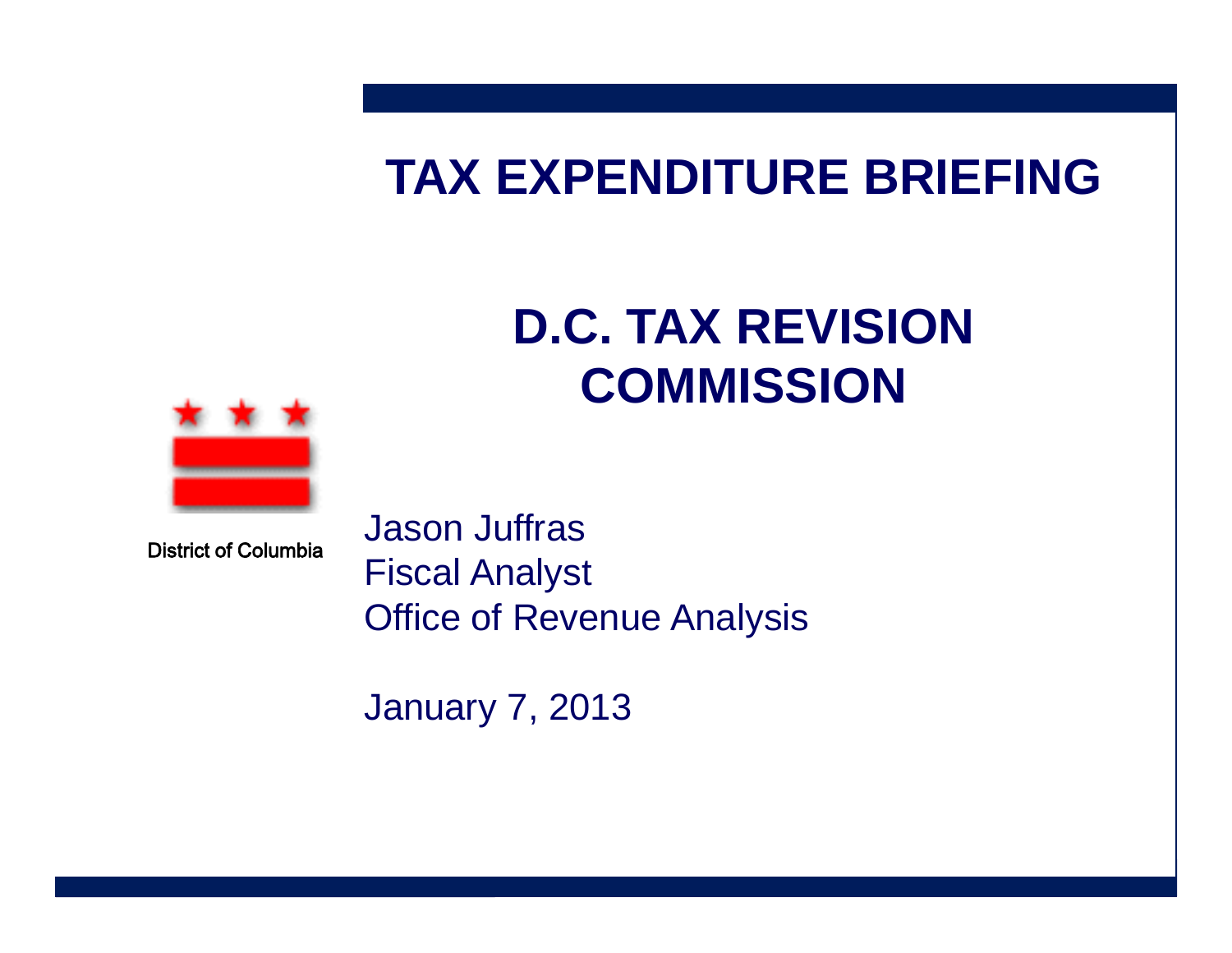

District of Columbia

# **PART I**

# GENERAL BACKGROUND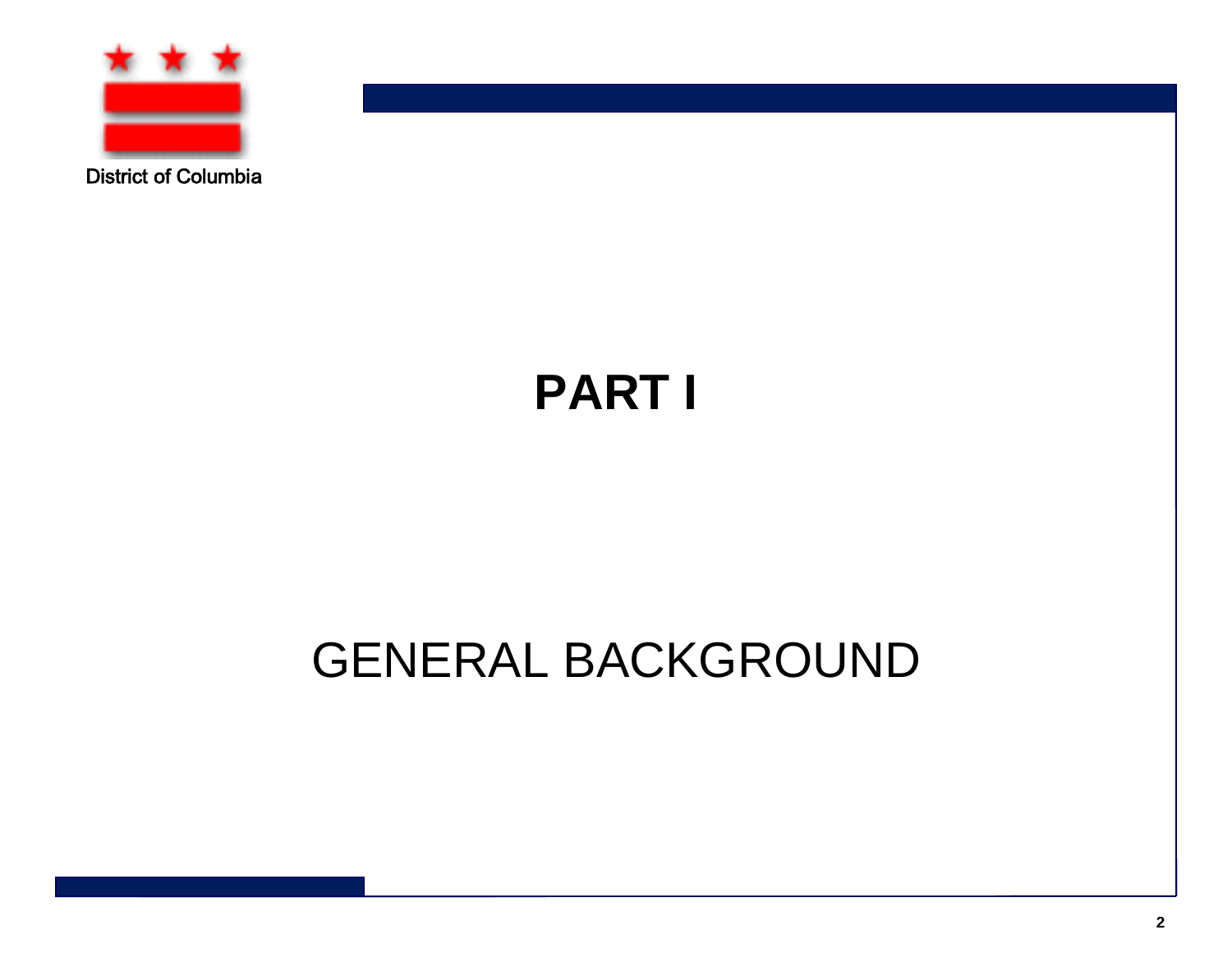

- Term was coined in 1967 by Assistant Treasury Secretary Stanley Surrey to reflect "deliberate departures" from tax policy that affect the private economy in ways usually achieved by direct expenditures.
- Surrey advocated a full accounting of tax expenditures in order to promote spending control and tax reform.
- Treasury Department released first tax expenditure budget in 1968, but it was "purely hortatory."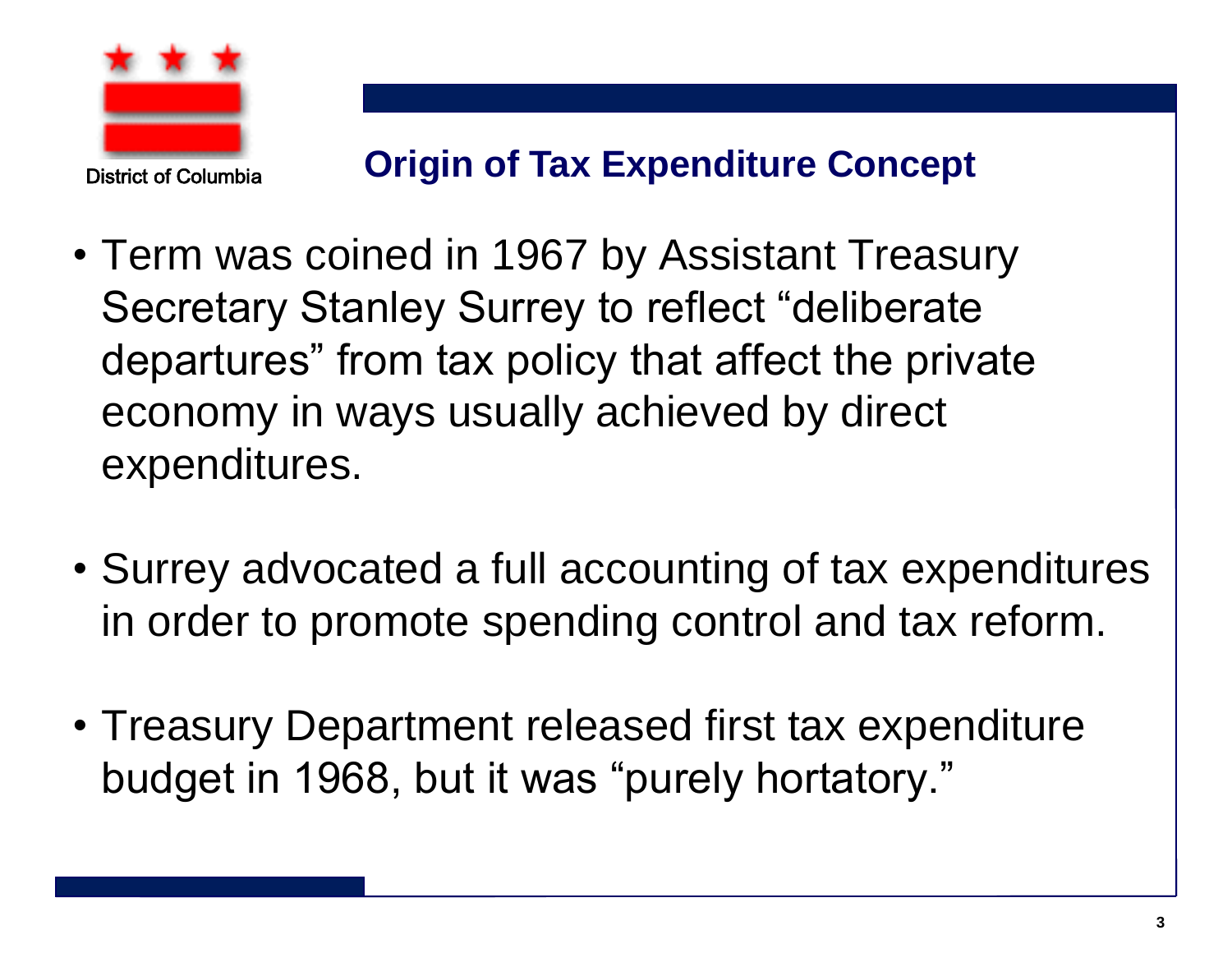

#### **Definition of Tax Expenditure**

- Congressional Budget Act of 1974 defined tax expenditures as: "revenue losses attributable to provisions of the … tax laws which allow a special exclusion, exemption, or deduction from gross income or which provide a special credit, a preferential rate of tax, or a deferral of tax liability."
- D.C. law, enacted in 2000, uses almost identical language (D.C. Official Code § 47-318(6)).
- Less formally, tax expenditures are sometimes called "disguised spending" – a way of allocating resources to meet public goals.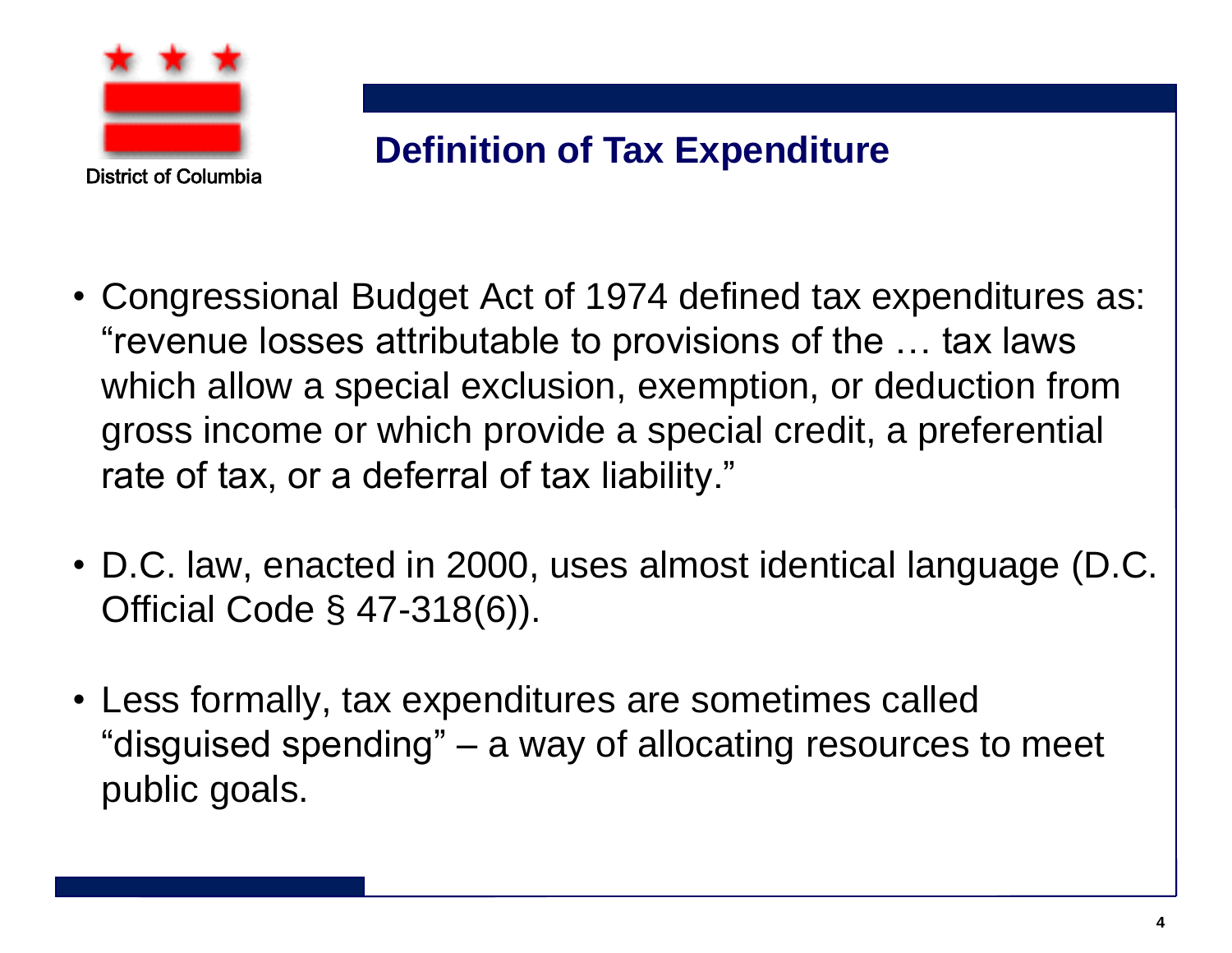

#### **"Normal" Tax Baseline**

- Tax expenditures are measured as deviations from a baseline "normal tax" system, which generally reflects a comprehensive definition of income. But there is some dispute in defining a normal tax system.
	- For example, is a personal exemption for children a normal part of the tax system, or is it a tax expenditure?
	- JCT, OMB sometimes differ on what constitutes a tax expenditure.
- Still, there is considerable agreement on the classification of tax expenditures; disputes are usually around the margin.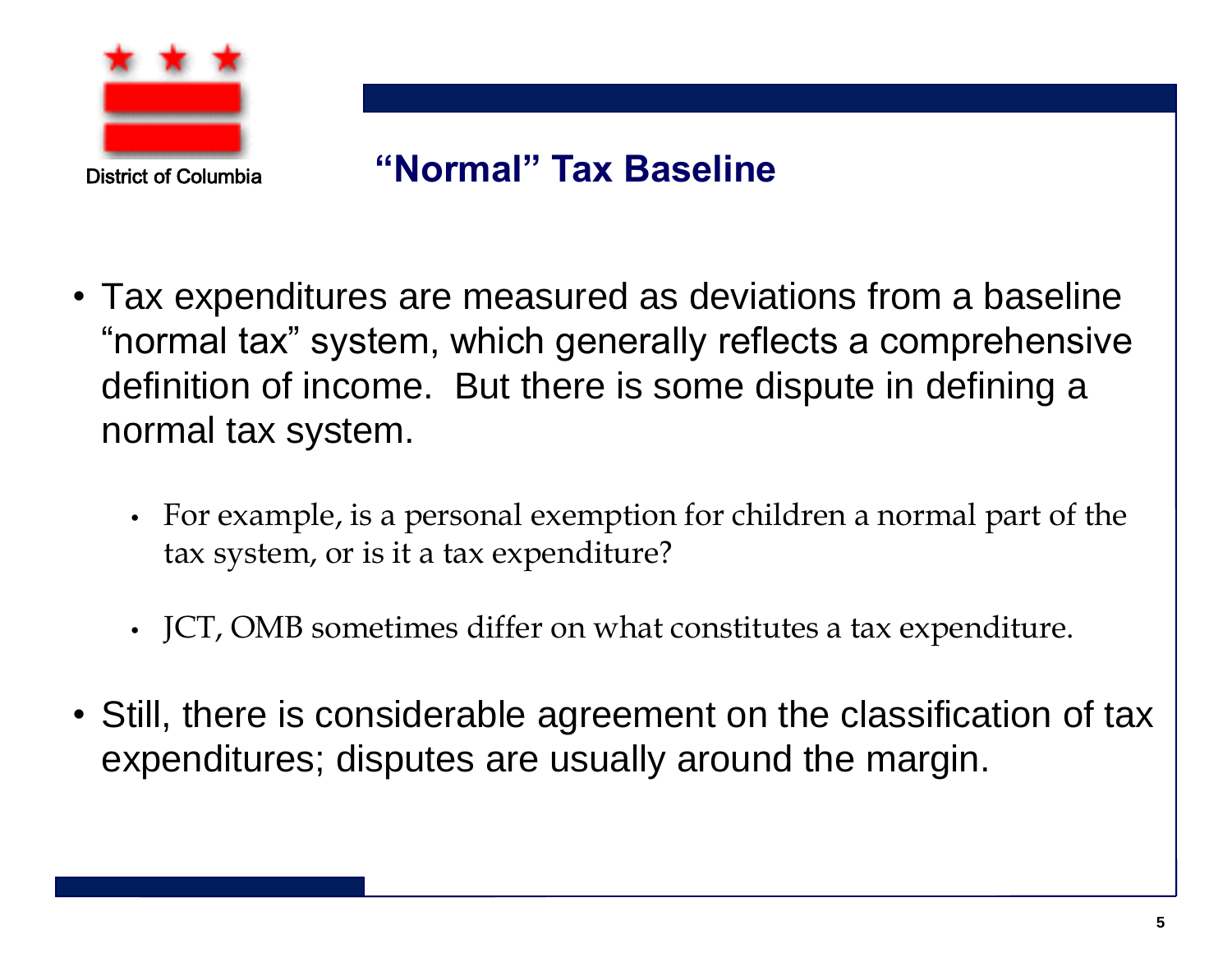

#### **Ideological/Philosophical Considerations**

- Some conservatives reject the concept of tax expenditures.
	- Primary objection is that allowing people to retain more of their income should not be seen as an expenditure; implies that government has a proprietary right to income.
	- Some also see tax expenditure concept as a thinly-veiled agenda for tax increases or narrow views of "tax reform."
- Flaw in these arguments is that tax expenditures are very selective in who benefits and are often contingent on activities that the government finds desirable.
	- Tax expenditures are not general tax cuts they may make tax rates or public debt higher than they otherwise would be.
	- Tax expenditures can greatly extend government's involvement in social policy and the economy.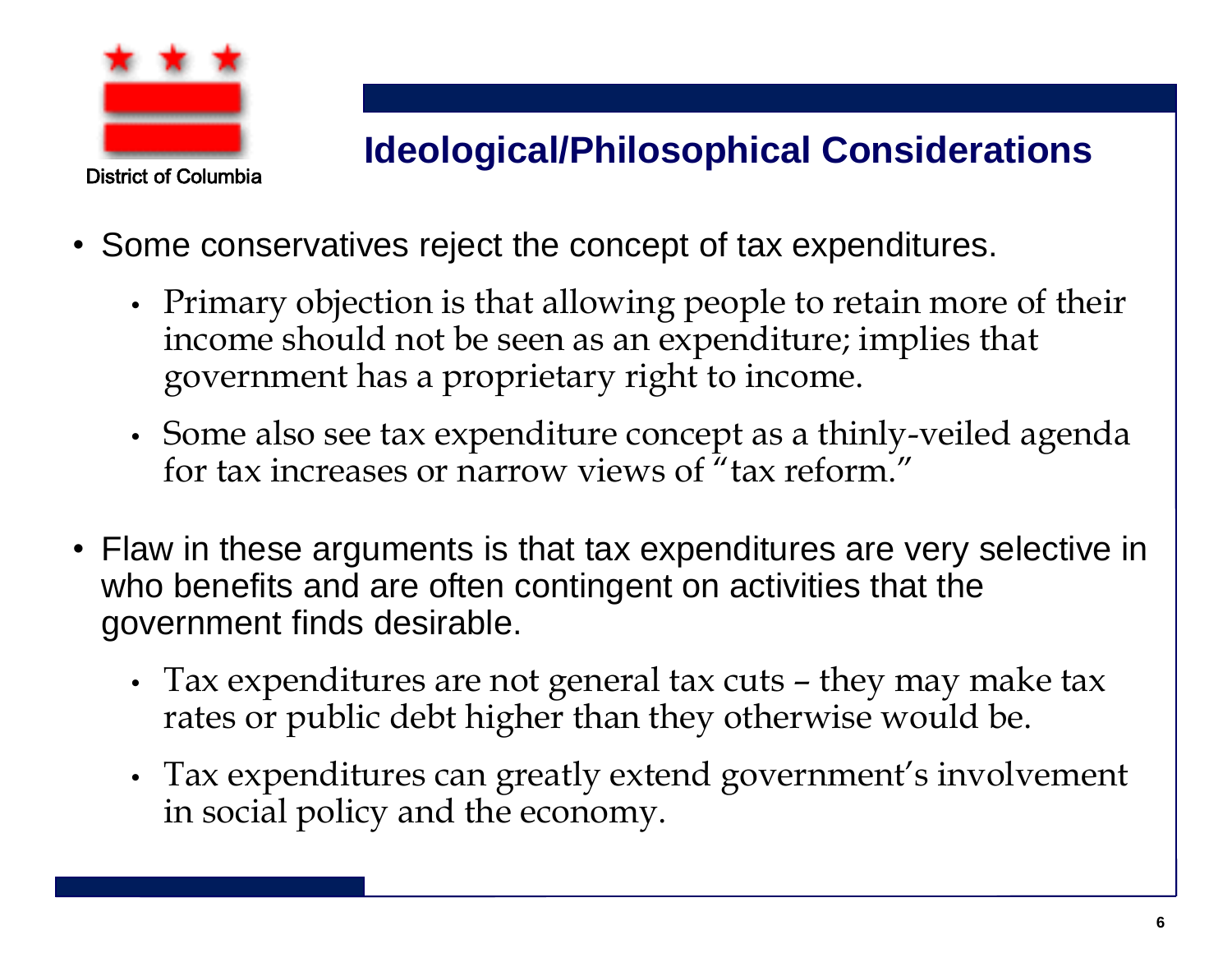

#### **Importance of Tax Expenditures**

- Tax expenditures are like entitlements because there is no annual review. If someone meets requirements, he or she gets the benefits (in most cases). These open-ended commitments should be scrutinized.
- Tax expenditure analysis offers a fuller picture of government resource use, and promotes transparency and accountability.
- Tax expenditures affect private resource allocation.
- It is often not clear why some benefits are provided through tax system. In some cases, direct provision (through means such as grants) might be more effective.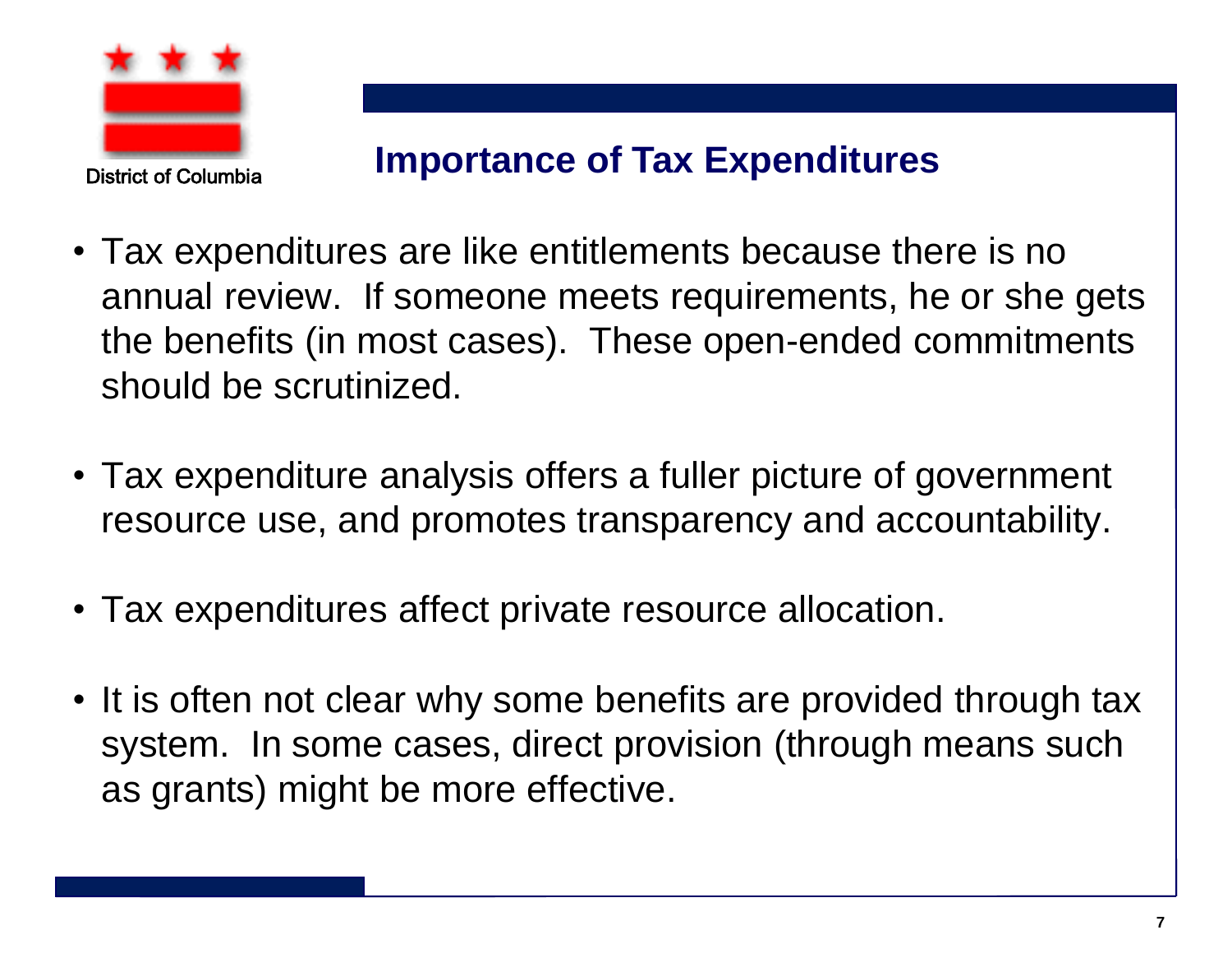

#### **Political Incentives**

Tax expenditures give politicians the best of both worlds: they can provide benefits and services that look like a tax cut.

Tax expenditures have been the "dominant" means of creating new federal programs since the 1990s.

Economists Len Burman and Marvin Phaup: "Their hidden nature has made tax expenditures irresistible to policymakers of both parties – these stealthy programs look like tax cuts."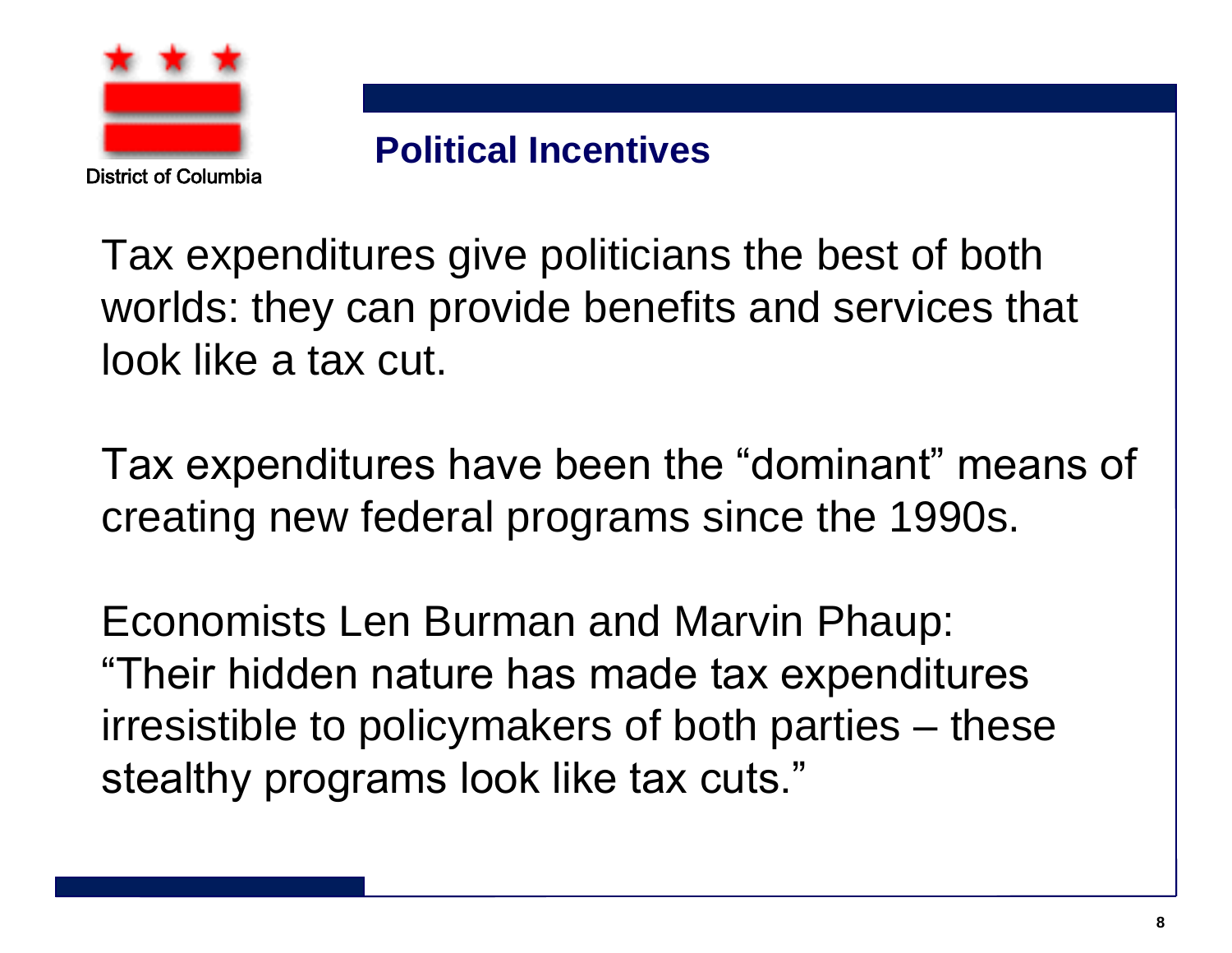

#### **Strengths of Tax Expenditures**

- Tax expenditures are viewed as a way to provide service without creating bureaucracy.
	- Lack of welfare bureaucracy is one reason for popularity and growth of Earned Income Tax Credit.
- Tax expenditures are viewed as a way of using incentives rather than restrictive or counterproductive "command and control" approaches.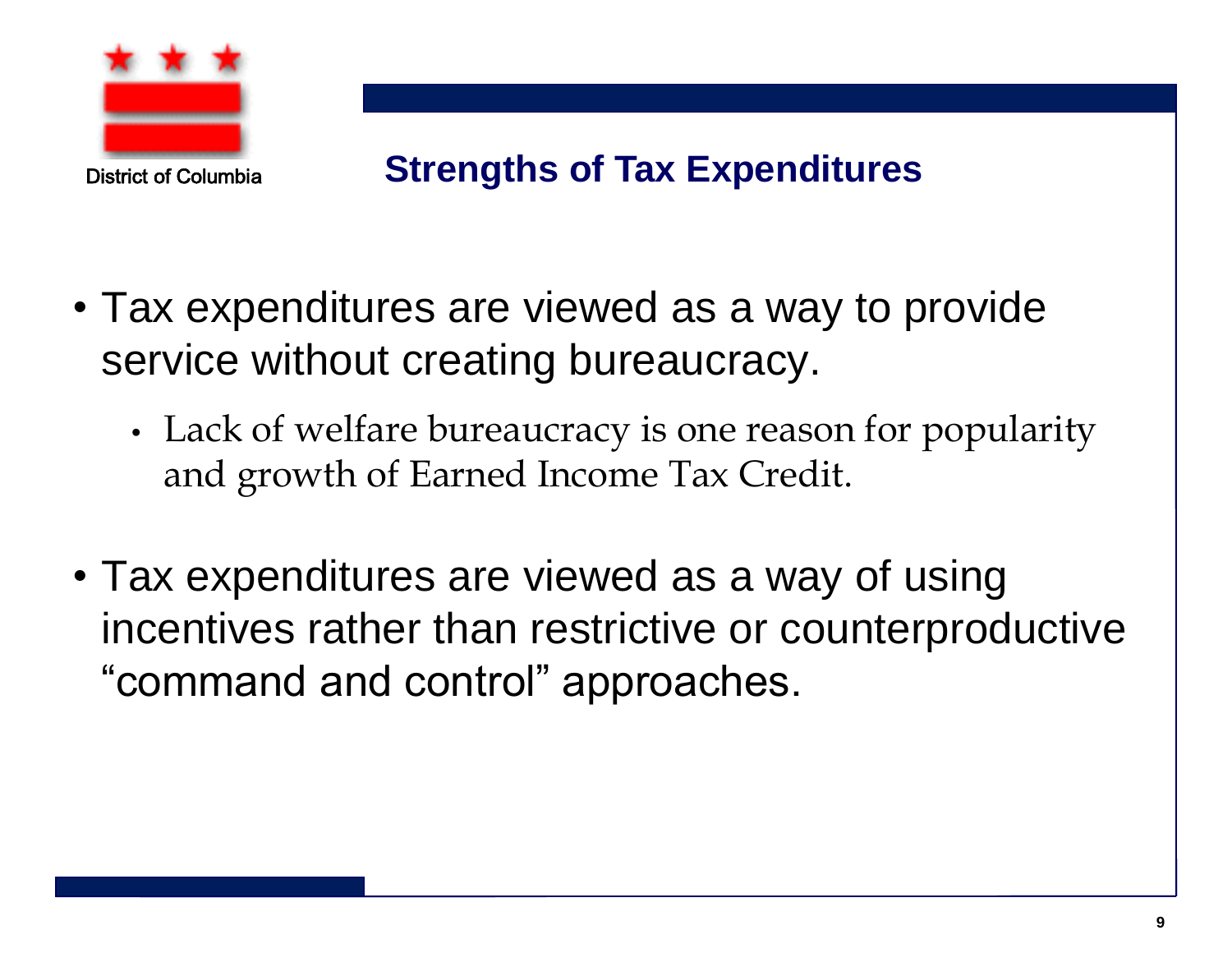

#### **Weaknesses of Tax Expenditures**

- Tax expenditures are "privileged" in budget process no regular review. Costs are invisible; size of government is understated.
- Tax programs are not coordinated with spending programs addressing the same issues (social welfare, housing, energy).
- Tax expenditures may be regressive, often having "upside-down" structure in which value of exclusion, deduction, etc. rises with income.
	- Higher-income individuals spend more on items that are tax-favored.
	- Higher-income individuals are more likely to itemize their deductions.
- Tax expenditures can create economic costs decisions are made for tax advantages rather than putting resources to best use.
- Tax expenditures can strain tax agency; turn collection agency into benefits agency. Tax benefits may not represent best way to administer programs.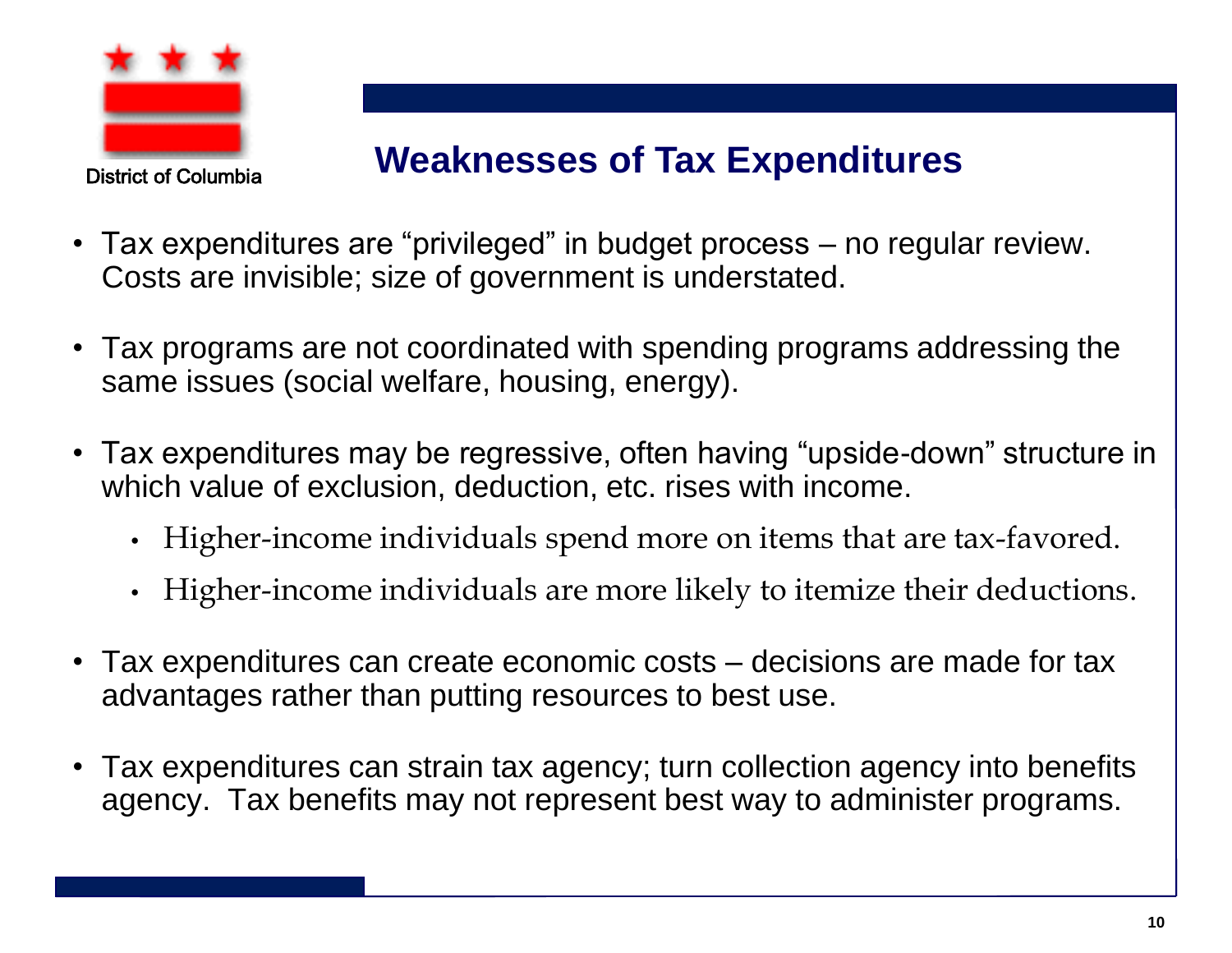

**Measurement Issues**

• Forgone revenue does not equal revenue that could be raised by repealing a tax expenditure.

• Estimates of revenue loss are static – they don't reflect behavioral changes or interaction effects.

• Tax expenditure budgets provide "ballpark estimates."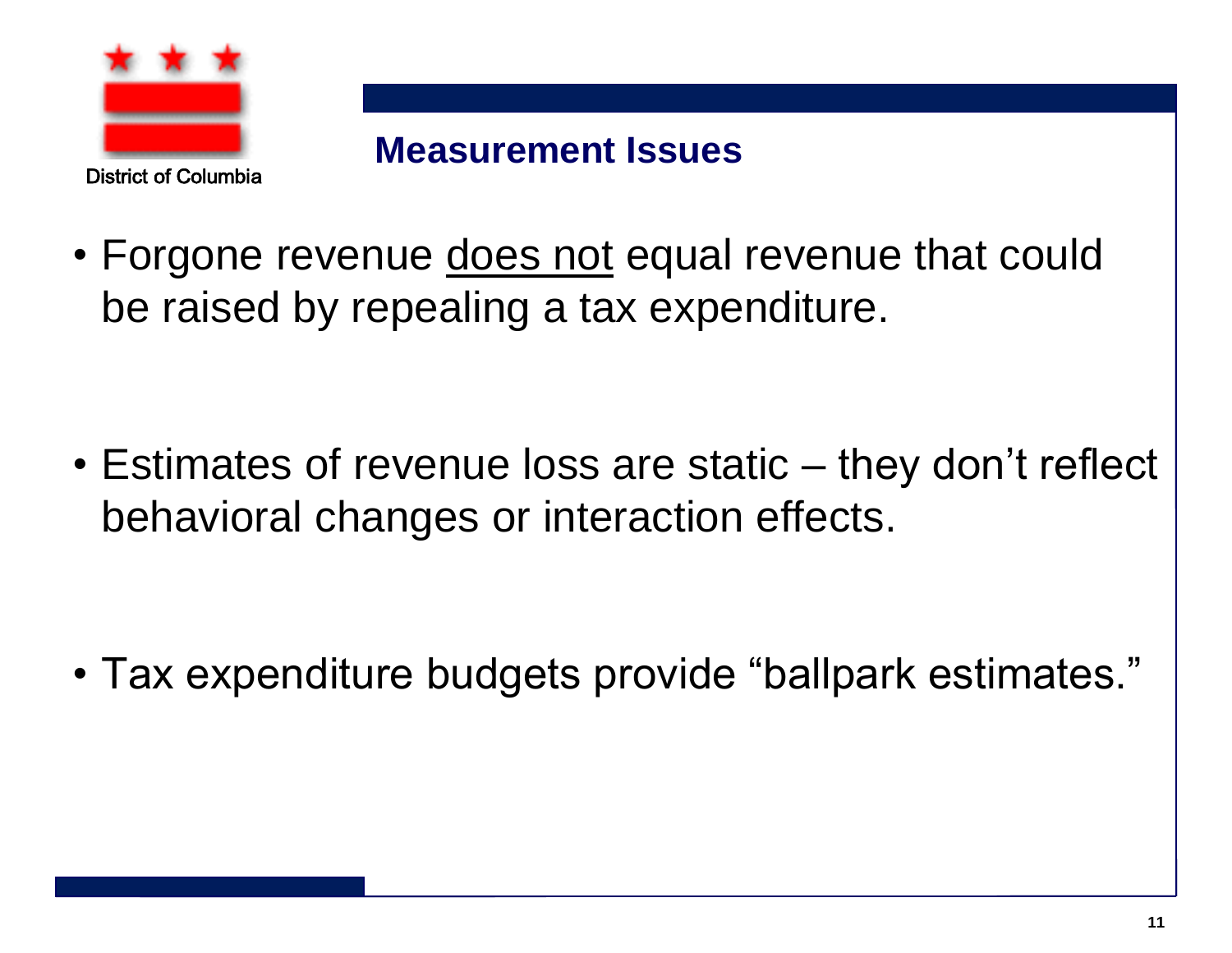

District of Columbia

# **PART II**

# TAX EXPENDITURES IN THE

# DISTRICT OF COLUMBIA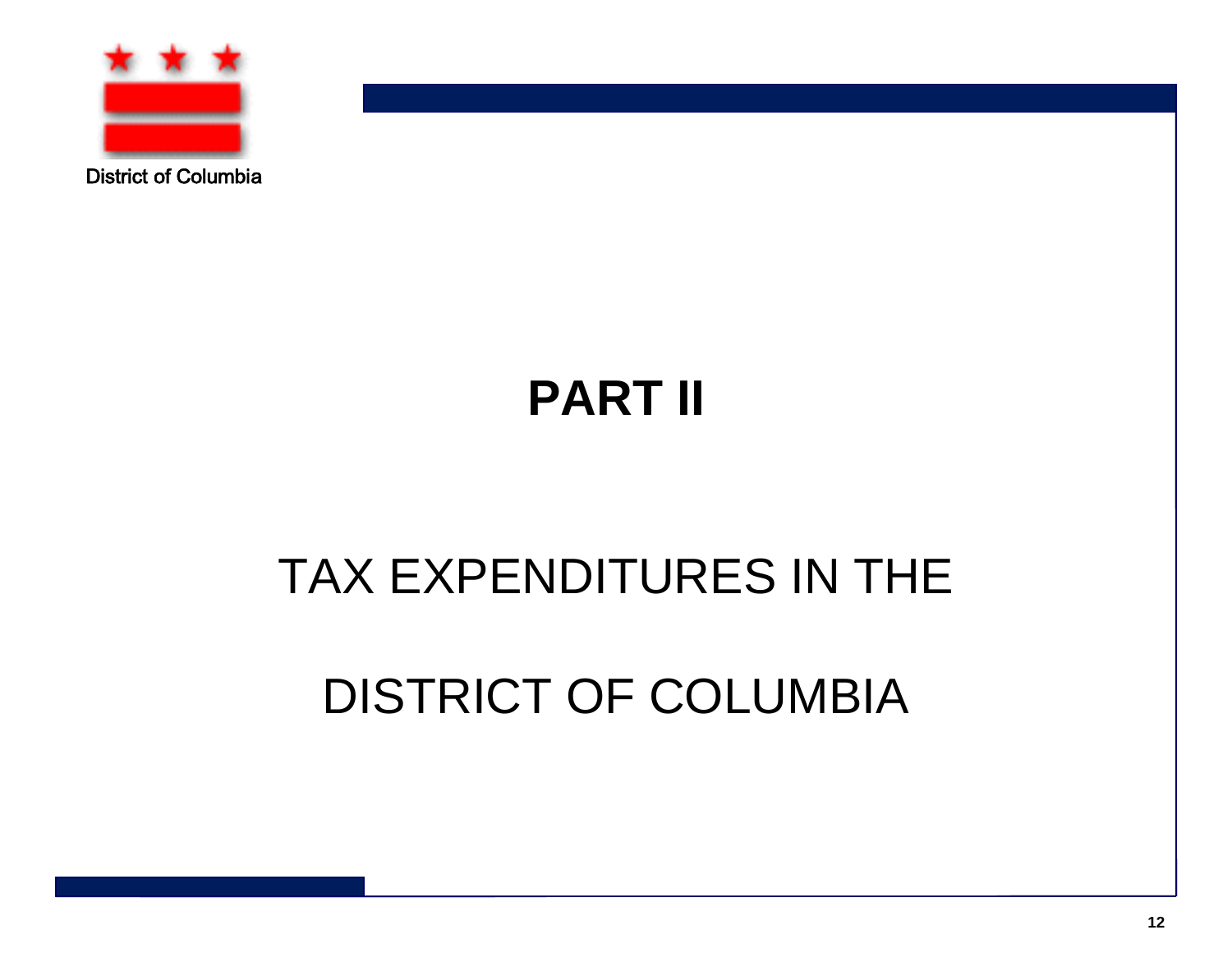

- CFO is required to prepare biennial tax expenditure budget that estimates revenue loss from each tax expenditure for current fiscal year and next two fiscal years.
- Report must state the statutory authority for each provision, describe its objective, analyze whether it is meeting the objective, and discuss impact on tax burden and tax administration.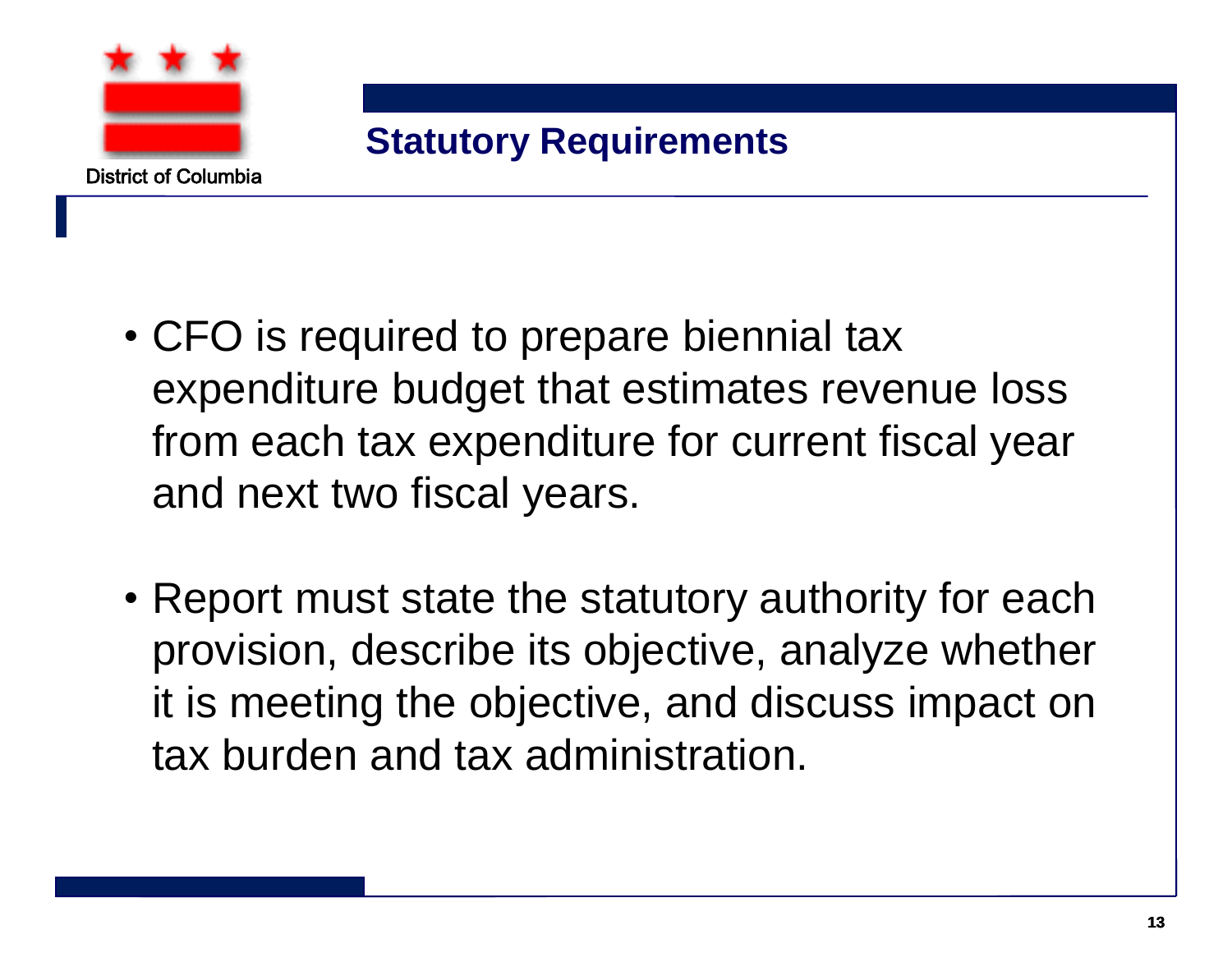

#### **Two Types of D.C. Tax Expenditures**

- Federal Conformity: provisions of the U.S. Internal Revenue Code that are mirrored in D.C. income tax law.
	- Example: just as taxpayers can deduct home mortgage interest payments from federal taxable income, the same amount is deducted from D.C. taxable income.
	- Most states conform to many provisions of federal income tax law for simplicity, ease of administration.
- Local: provisions that are established only in D.C. law.
	- Examples: business tax credits for high-technology companies, sales tax exemptions for food and medicine; homestead exemption for real property tax.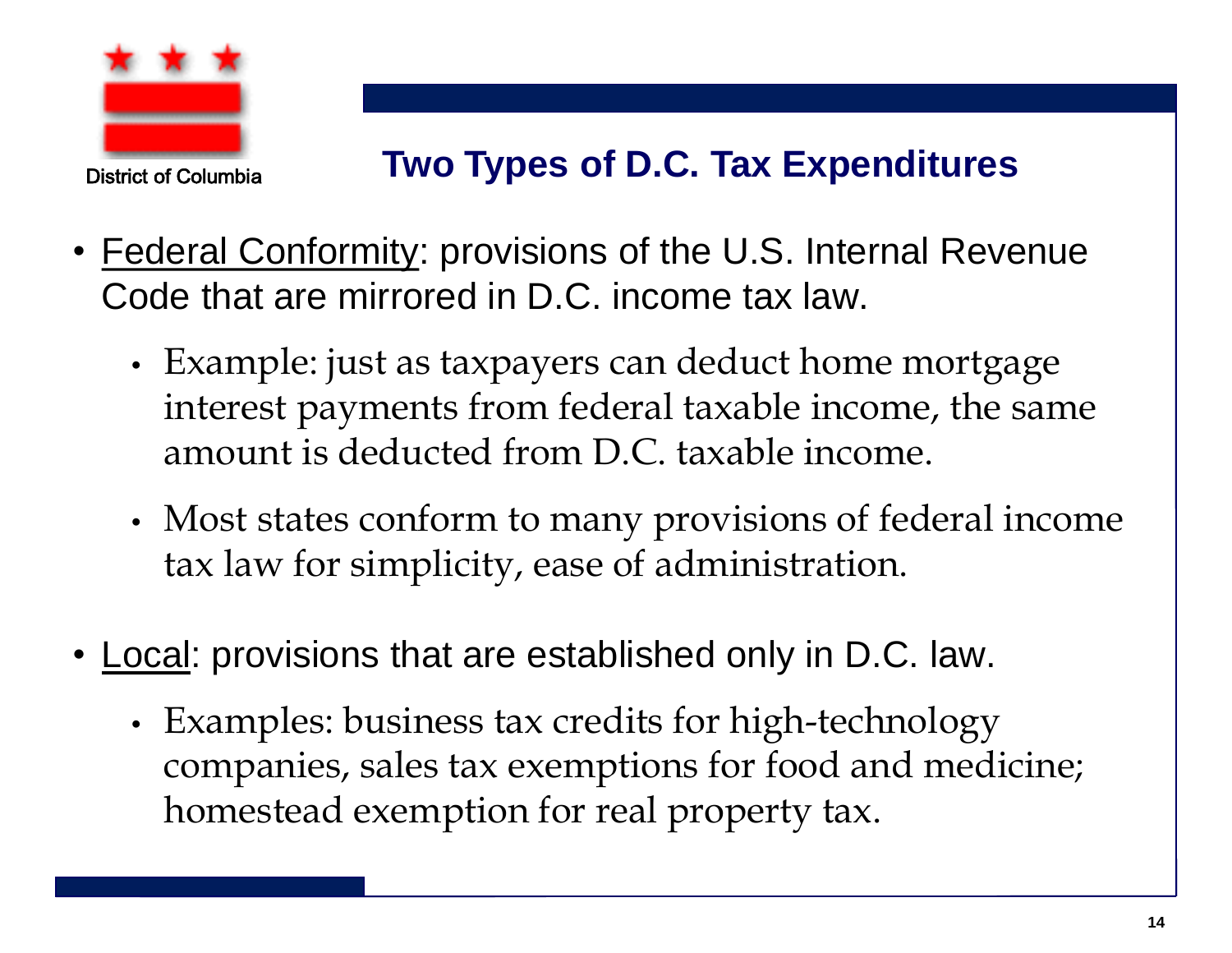

#### **2012 Tax Expenditure Budget**

- Provides one-page summaries of 111 federal conformity provisions and 118 local provisions.
- Builds on previous work 2010 report was cited by Center on Budget and Policy Priorities as "drastically improved" and a possible model for other states.
- Provides greater detail on similar provisions in Maryland and Virginia.
- Cites expert analysis from sources such as CRS, CBO, and Urban-Brookings Tax Policy Center to highlight key issues.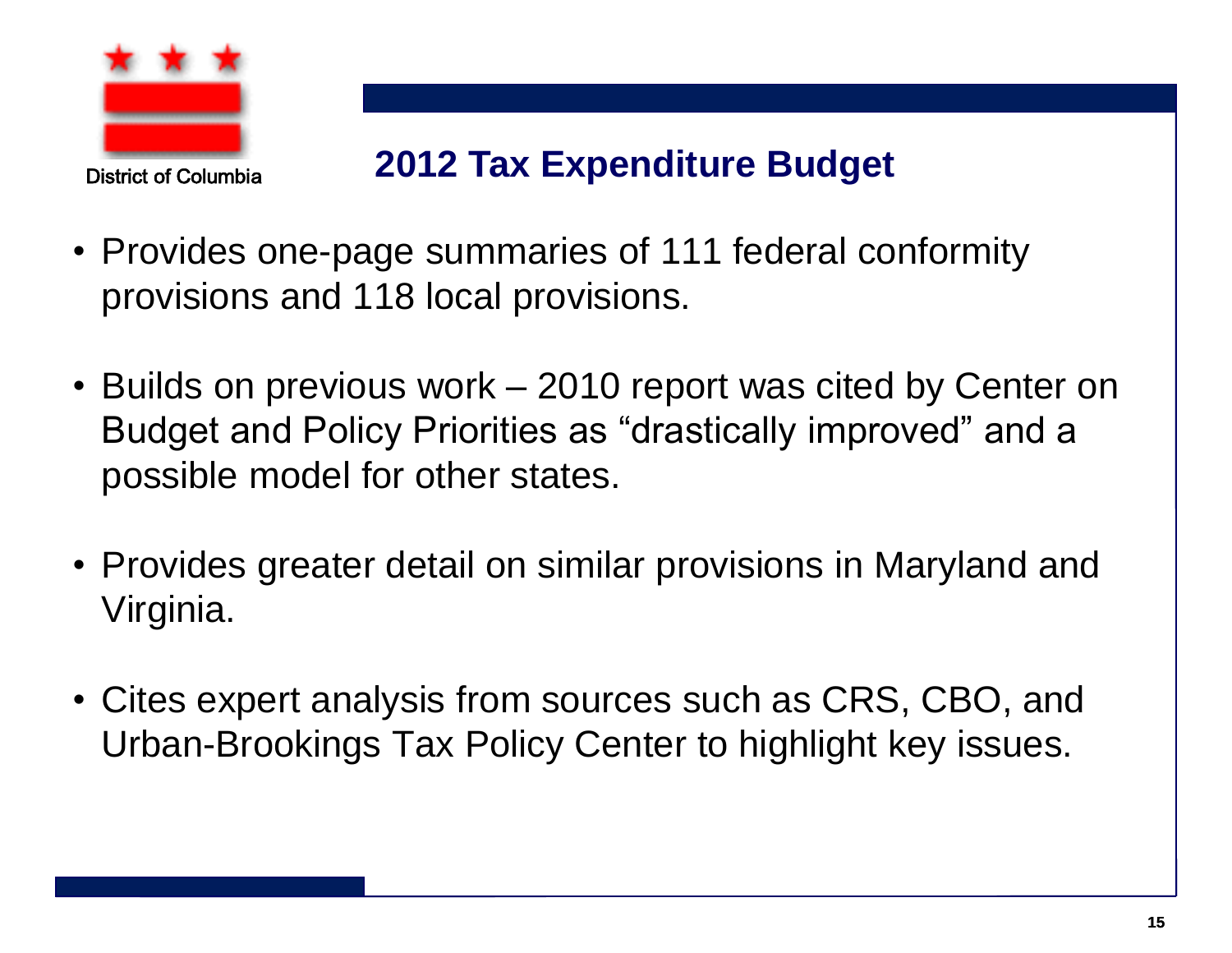

#### **Estimated Revenue Loss by Category, FY 2012**

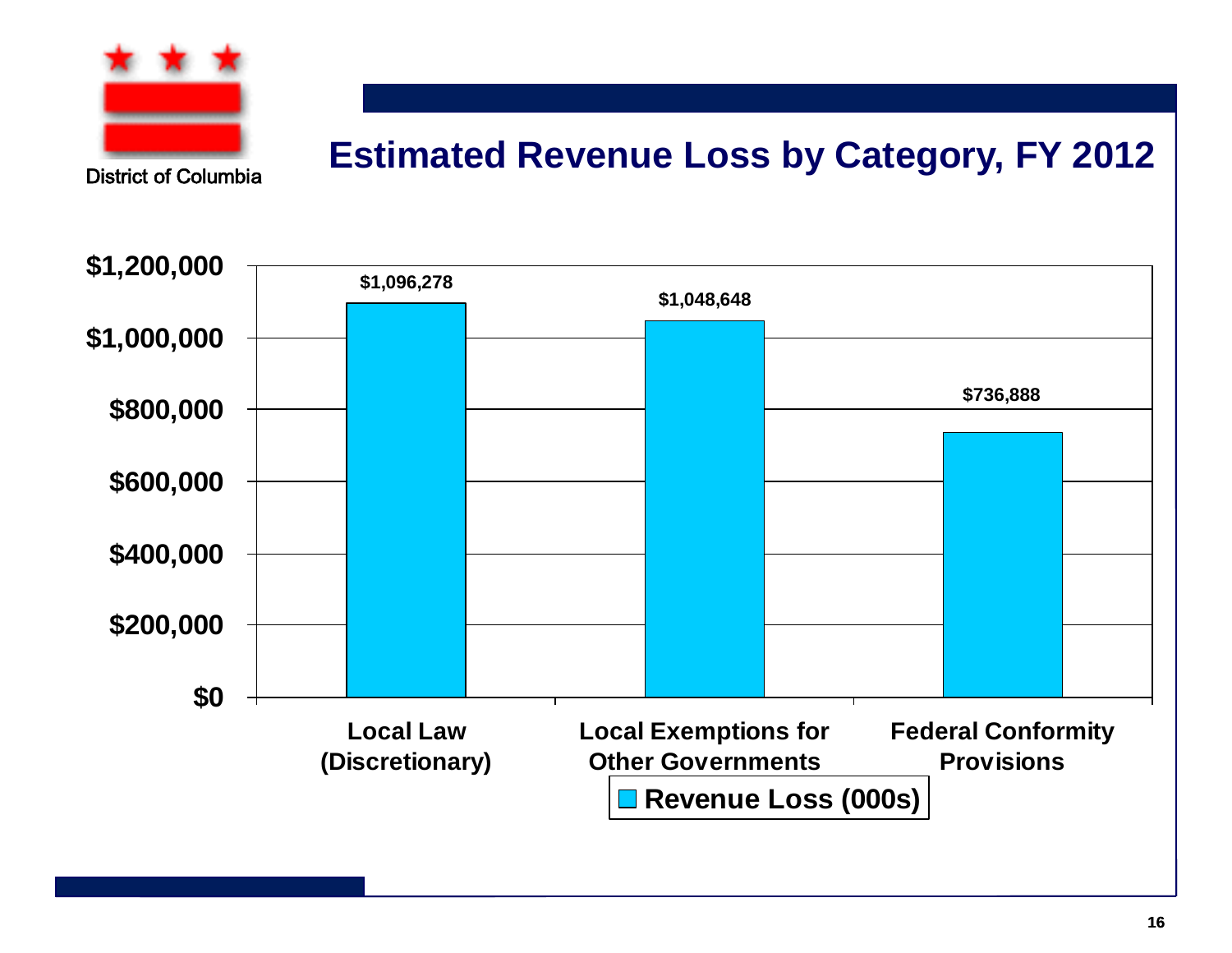

#### **Local Tax Expenditures by Policy Area**

- Economic Development: 24 items with revenue loss of \$323.6 million in FY 2012 (sales tax exemptions for professional services, transportation, and communication services account for most of revenue loss).
- Social Policy: 14 items with revenue loss of \$223.8 million (such as property tax exemption for churches, sales tax exemption for food)
- Housing: 26 items with revenue loss of \$135.3 million (such as homestead deduction, assessment increase cap)
- Tax Administration and Equity: 9 items with revenue loss of \$111.9 million (almost entirely utilities and motor fuel sales tax exemptions).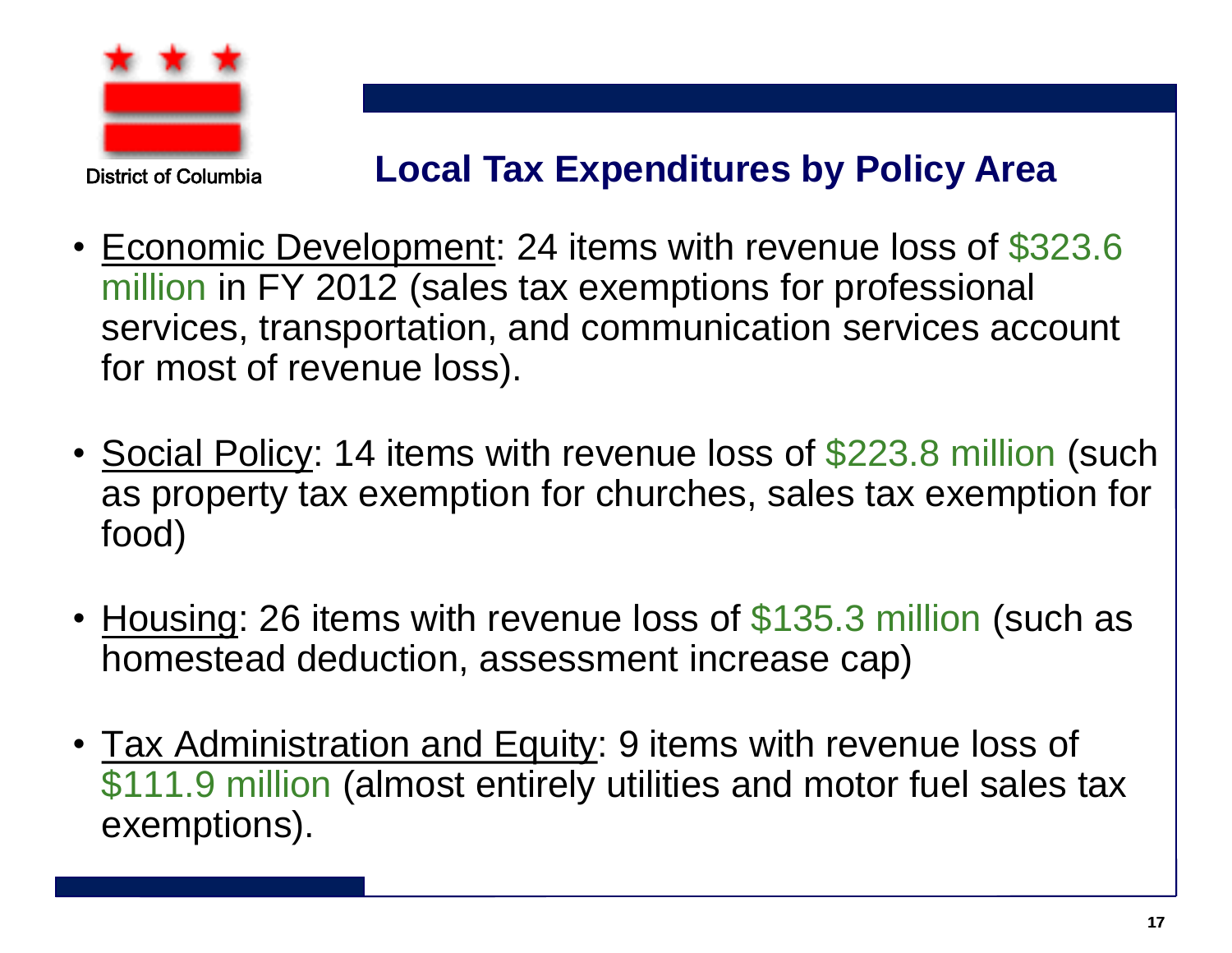

### **Top 5 Local Provisions (Revenue Impact)**

- Sales tax exemption for professional and personal services -- \$250.5 million. (FY 2012)
- Real property tax exemption for educational institutions -- \$102.0 million.
- Sales tax exemption for public utility companies -- \$89.8 million.
- Real property tax exemption for churches -- \$59.5 million.
- Sales tax exemption for groceries \$56.3 million.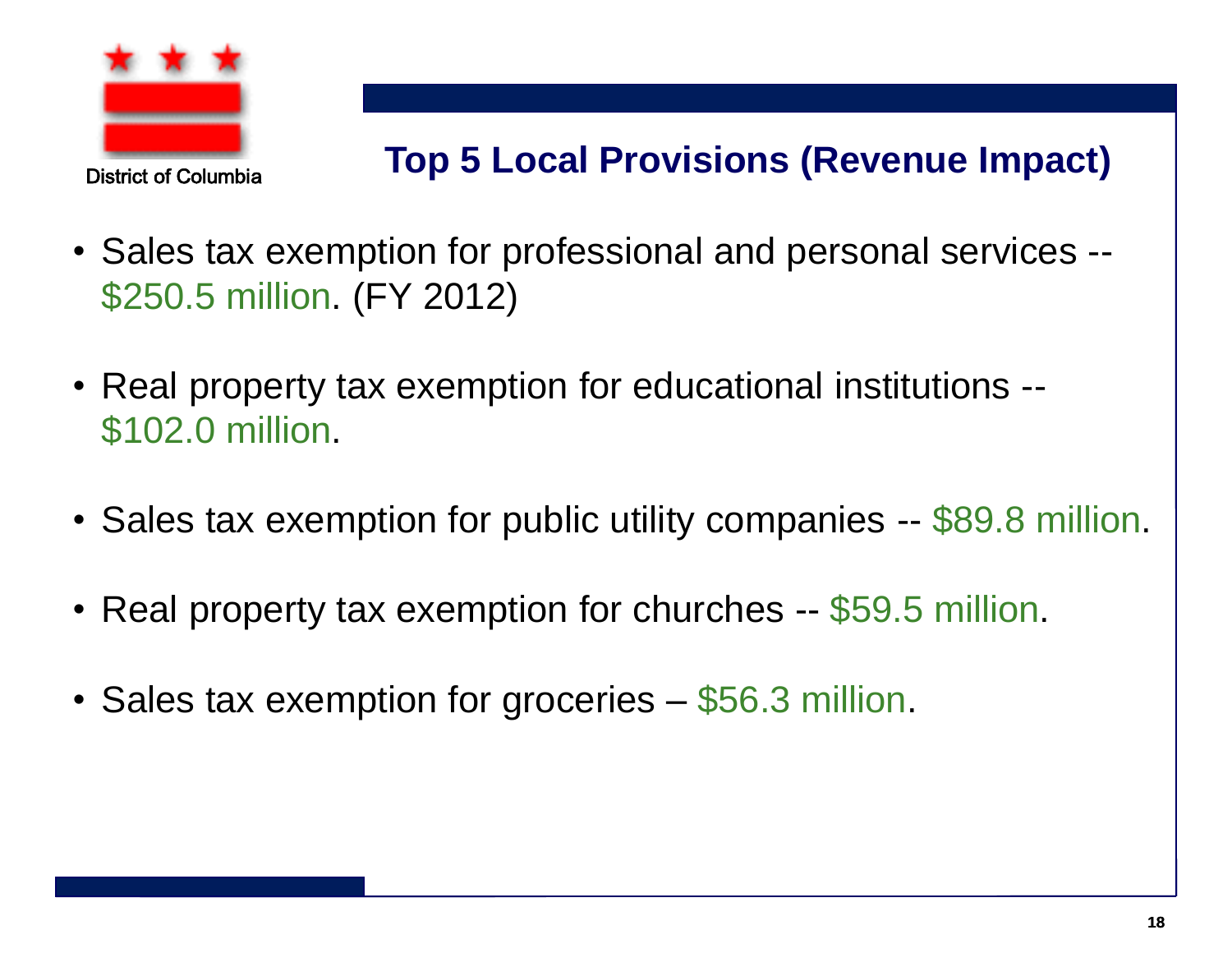

#### **Local Exemptions for Other Governments**

- Real property tax exemption for federal government property -- \$823.4 million. (FY 2012)
- Sales tax exemption for federal and D.C. governments -- \$182.6 million.
- Real property tax exemption for embassies of foreign governments -- \$41.1 million.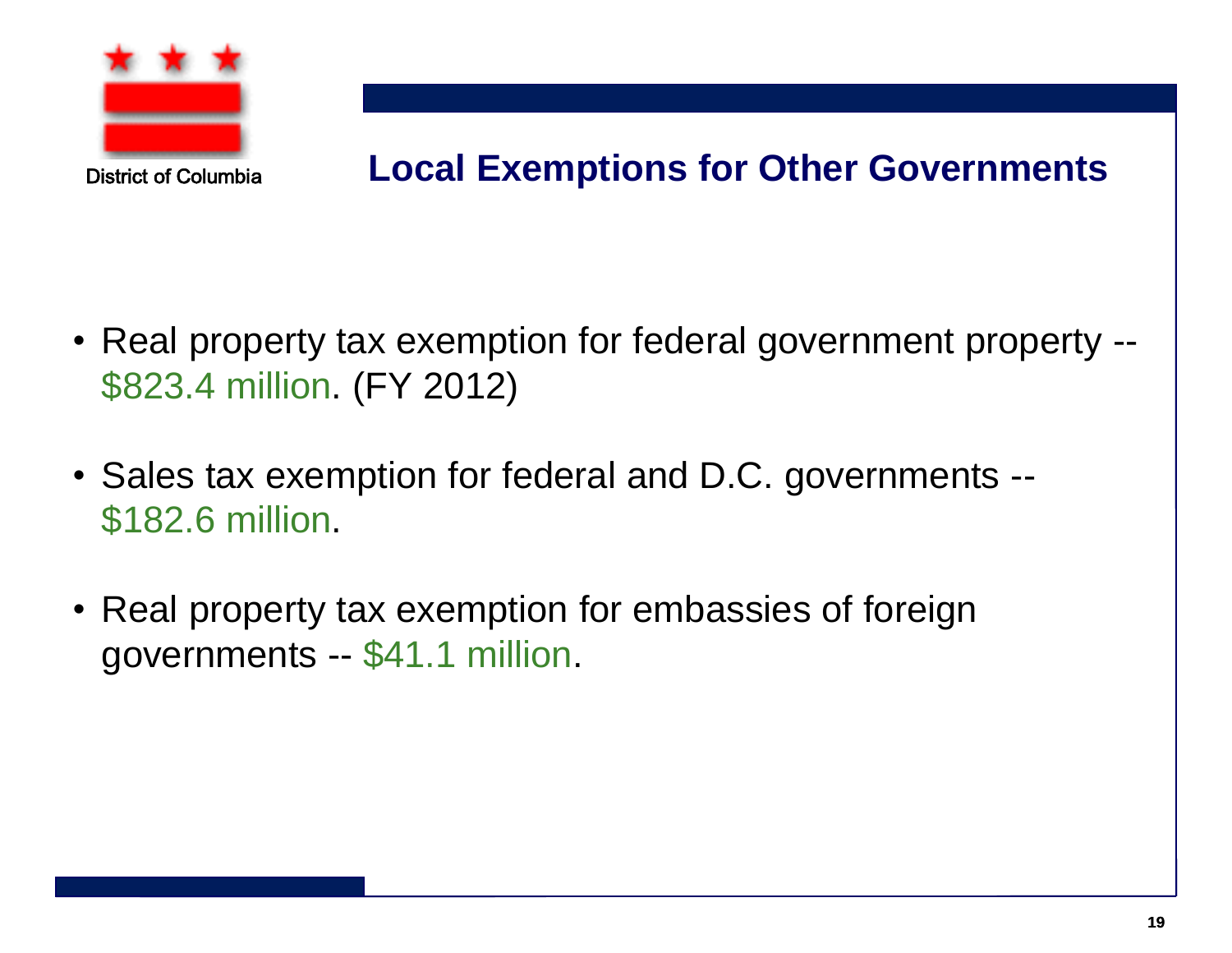

**Federal Conformity Provisions by Policy Area**

- Health: 11 items with revenue loss of \$180.9 million in FY 2012 (such as employer contributions for medical care)
- Income Security: 15 items with revenue loss of \$170.5 million (such as employer pension contributions, workers' comp.)
- Housing: 6 items with revenue loss of \$126.3 million (mostly mortgage interest deduction, plus capital gain on sale of principal residence and deduction of state & local property tax)
- Economic Development: 27 items with revenue loss of \$79.6 million (such as R&D exemption, acceleration depreciation of buildings and equipment).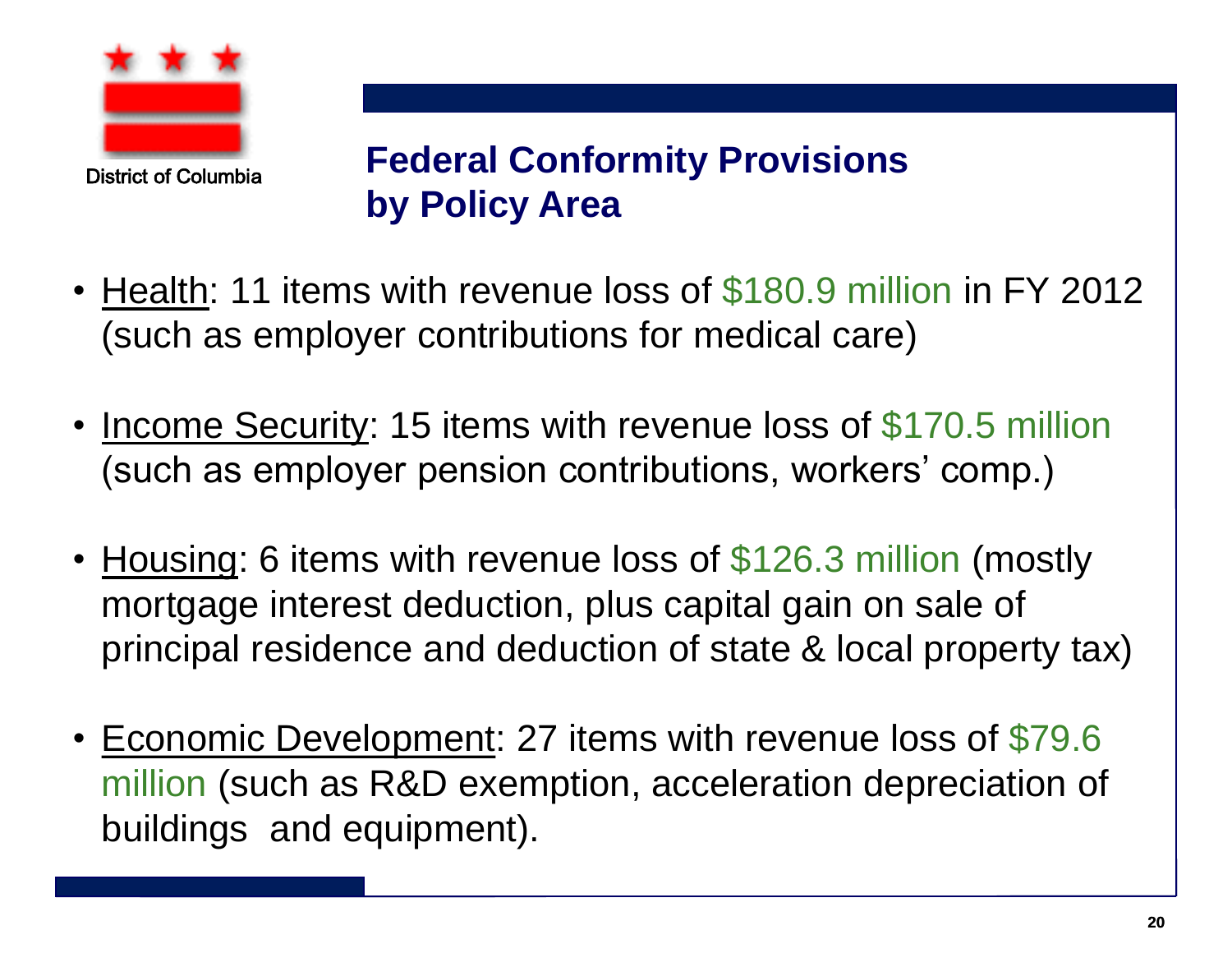

- 1. Employer contributions for medical insurance and medical care -- \$109.4 million. (FY 2012)
- 2. Employer pension contributions and earnings plans -- \$90.7 million.
- 3. Home mortgage interest deduction -- \$87.0 million.
- 4. Charitable contributions -- \$54.5 million.
- 5. Capital gains on assets transferred at death -- \$39.9 million.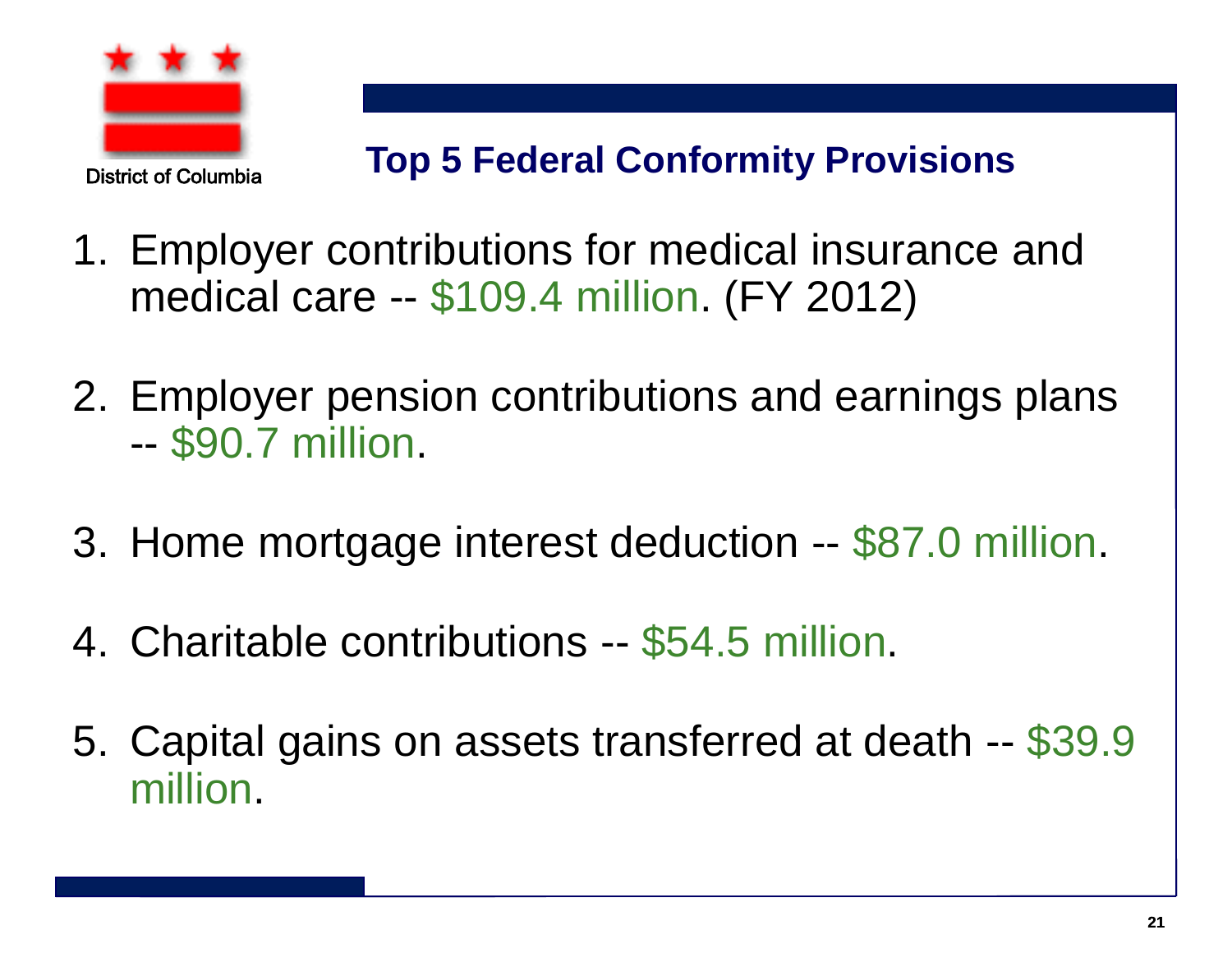

#### **Trends and Patterns**

- Number of local tax expenditures grew from 114 in 2010 to 118 in 2012 – four created, none repealed.
- Many local tax expenditures are forgotten or unused 16 local provisions have not been used in recent years; others have very low utilization.
	- Examples: housing relocation assistance; local economic development zone incentives for business; credits for brownfield revitalization; preservation of section 8 housing; creation of single-room occupancy housing.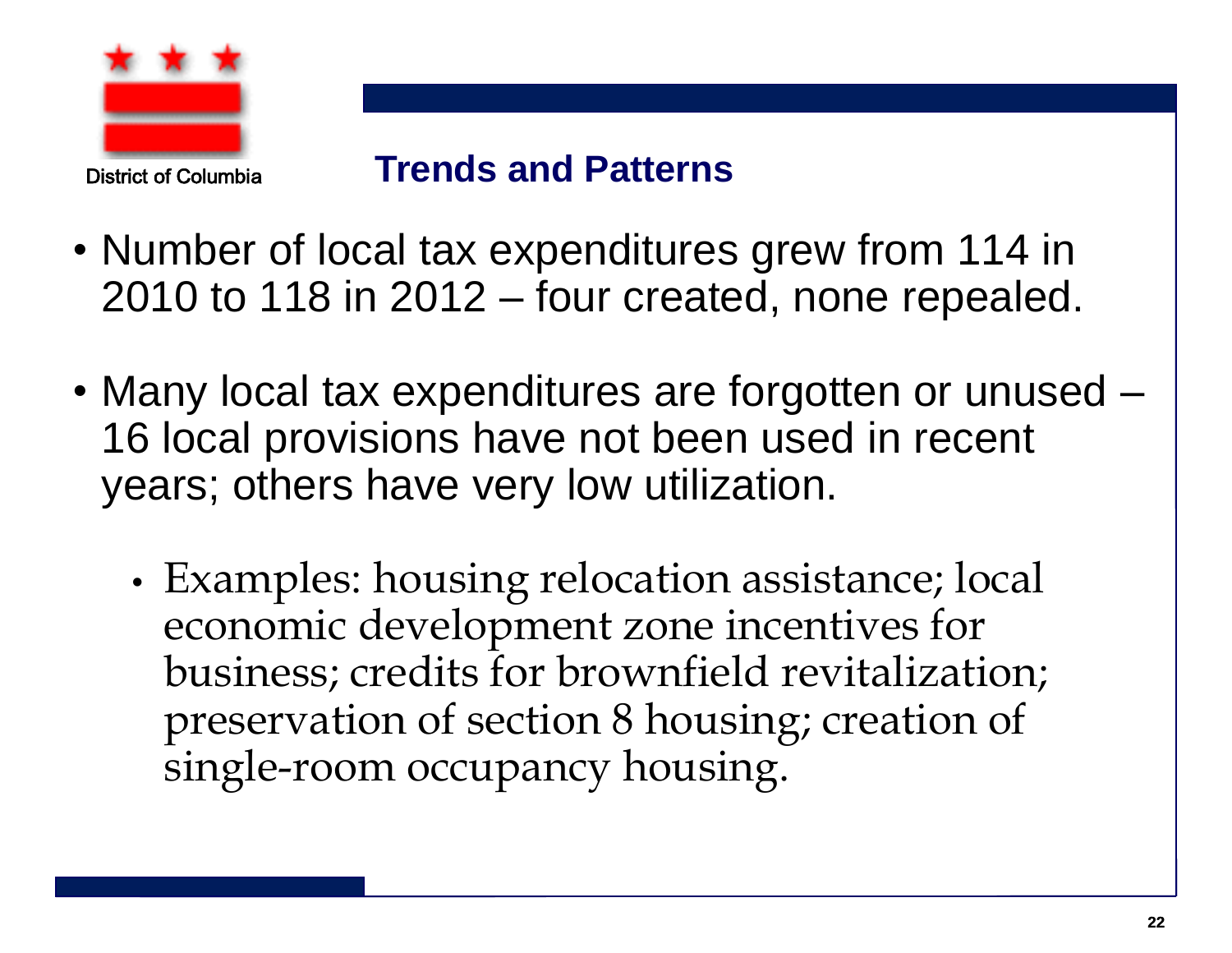

#### District of Columbia

#### **Local Tax Expenditures for Housing**

D.C.'s array of tax incentive programs for housing is very broad:

Income tax: deduction for housing relocation assistance; credits for employer-assisted home purchase assistance and long-term homeownership; property tax circuit-breaker.

Real property tax: abatements for improving low-income housing, preserving section 8 housing, rehabilitating vacant rental housing, single-room occupancy housing, new residential developments, NOMA residential development; exemptions for owner-occupied housing, resident management corporations, cooperative housing for low- and moderate-income households; credit for senior citizens and disabled; deferrals for low-income homeowners; cap on assessment increases.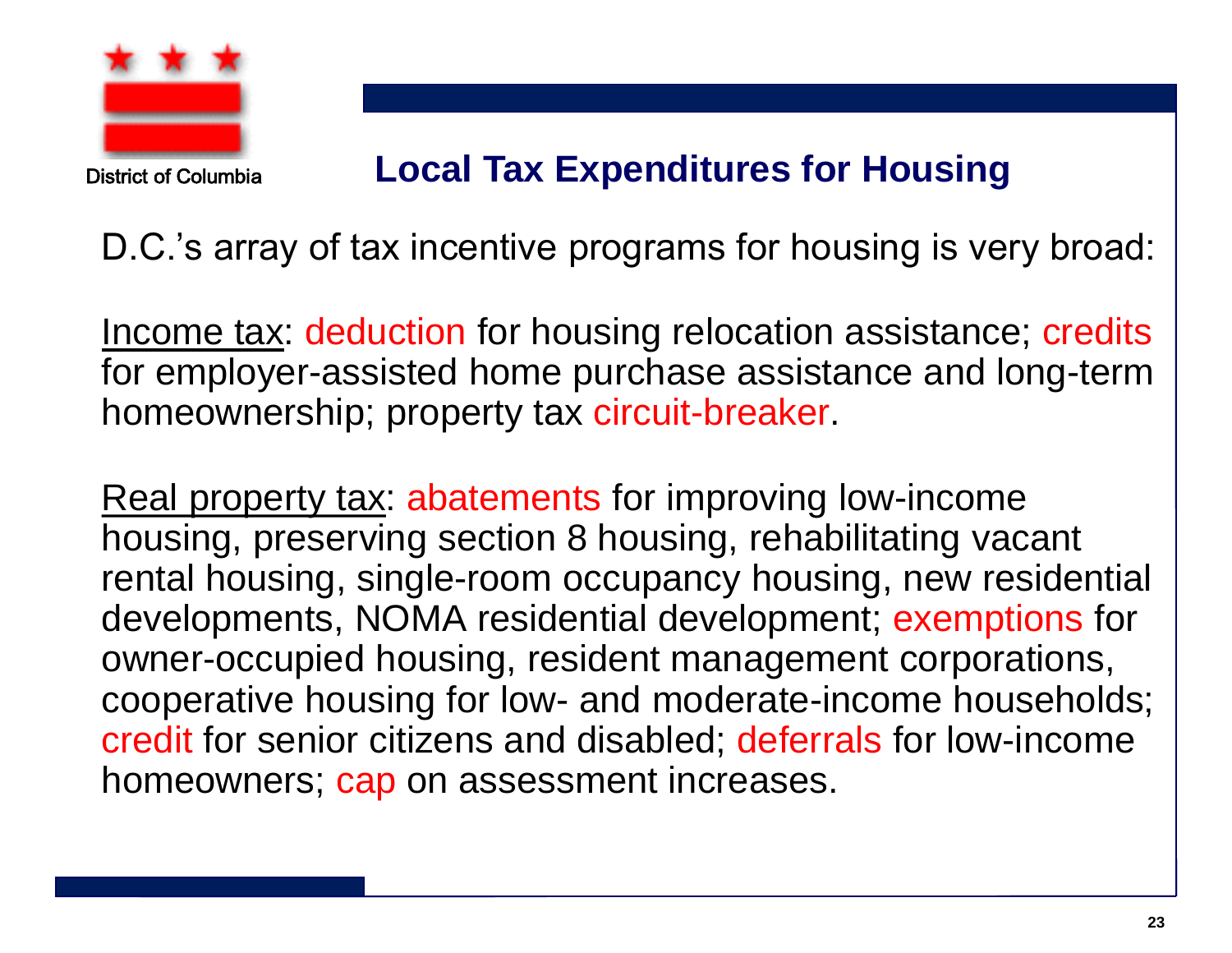

# **PART III**

### EXPERT ANALYSIS

### AND RECOMMENDATIONS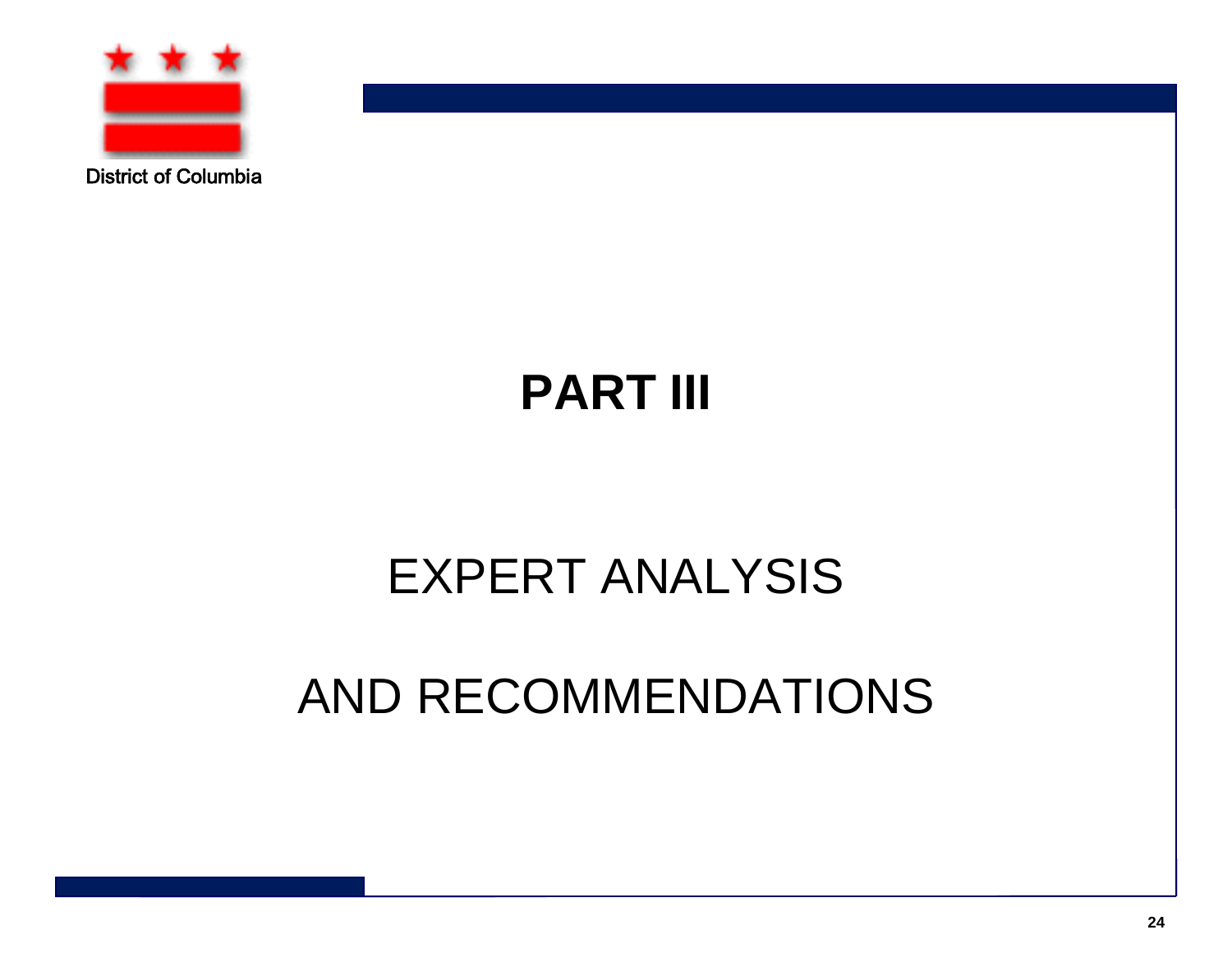

#### **Tax Reform Panels**

Recent tax reform panels have recommended consolidating tax provisions and expanding the use of credits.

President Bush's Advisory Panel on Tax Reform, 2005

- Proposed family credit to replace personal exemption, standard deduction, and child tax credit
- Would limit mortgage interest deduction to 15% of interest paid
- Would consolidate 15 different tax provisions into three saving plans for work, family, and retirement.

Bipartisan Policy Center, 2010 (Rivlin-Domenici).

- Proposes flat refundable child credit and refundable earnings credit to replace EITC, personal exemptions, standard deduction, and child credit.
- Proposed 15% refundable credit for charitable contributions and 15% refundable credit for retirement savings.
- Would cap mortgage interest deduction at \$25,000.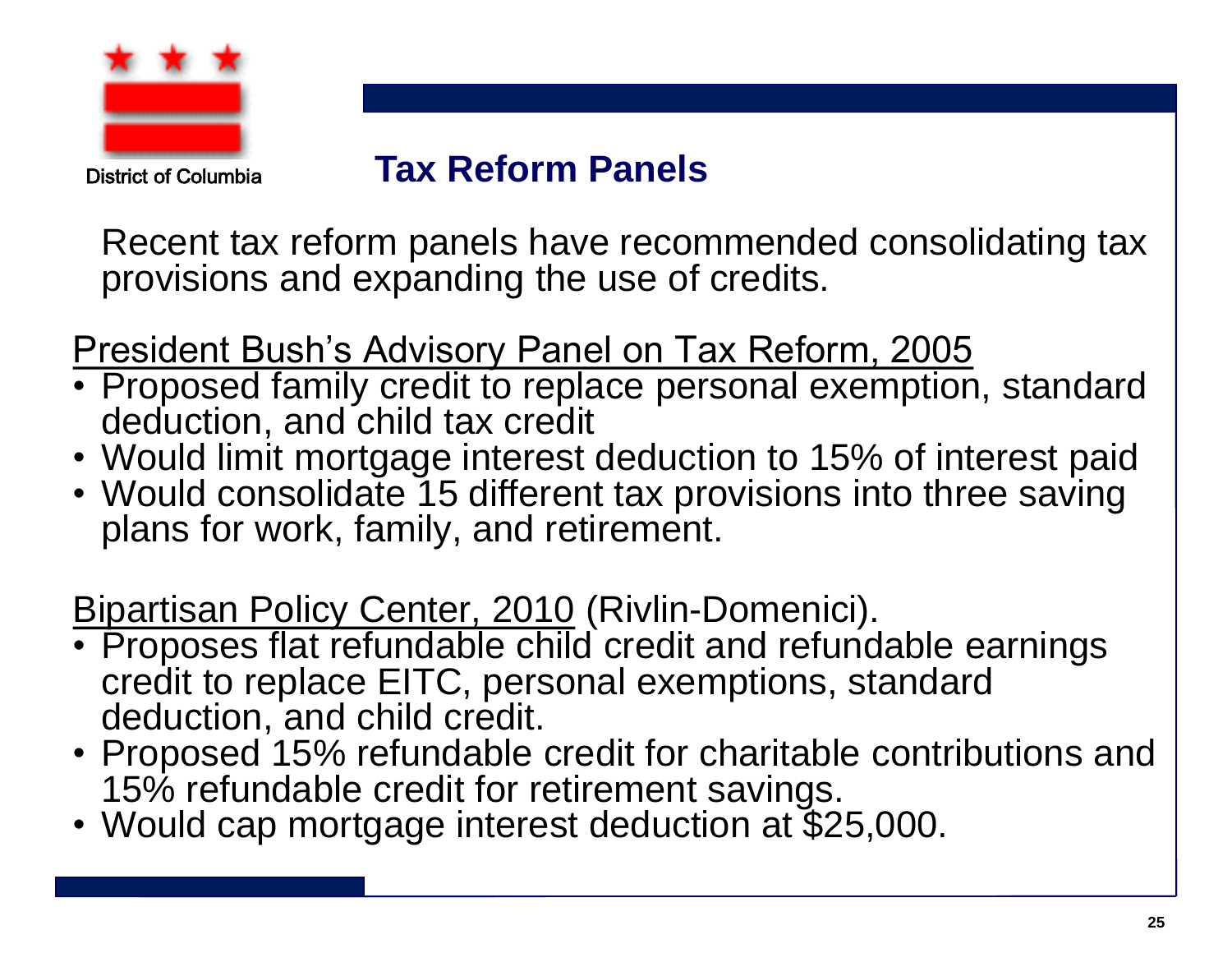

#### **Center on Budget and Policy Priorities**

- Recommends converting deductions into credits in order to promote national savings, college attendance, homeownership, while making tax code more progressive.
	- High-income families would generally buy a home, send children to college, and contribute to charities regardless of tax incentives. (thus deductions are poorly targeted).
	- Refundable tax credits ensure that low-income families are included.
- Highlights inequities and fragmentation that can result from tax expenditures.
	- Child-care programs for low-income families are not an entitlement, but the child tax credit is.

Source: Chuck Marr and Brian Highsmith, "Reforming Tax Expenditures Can Reduce Deficits While Making the Tax Code More Efficient and Equitable, April 15, 2011.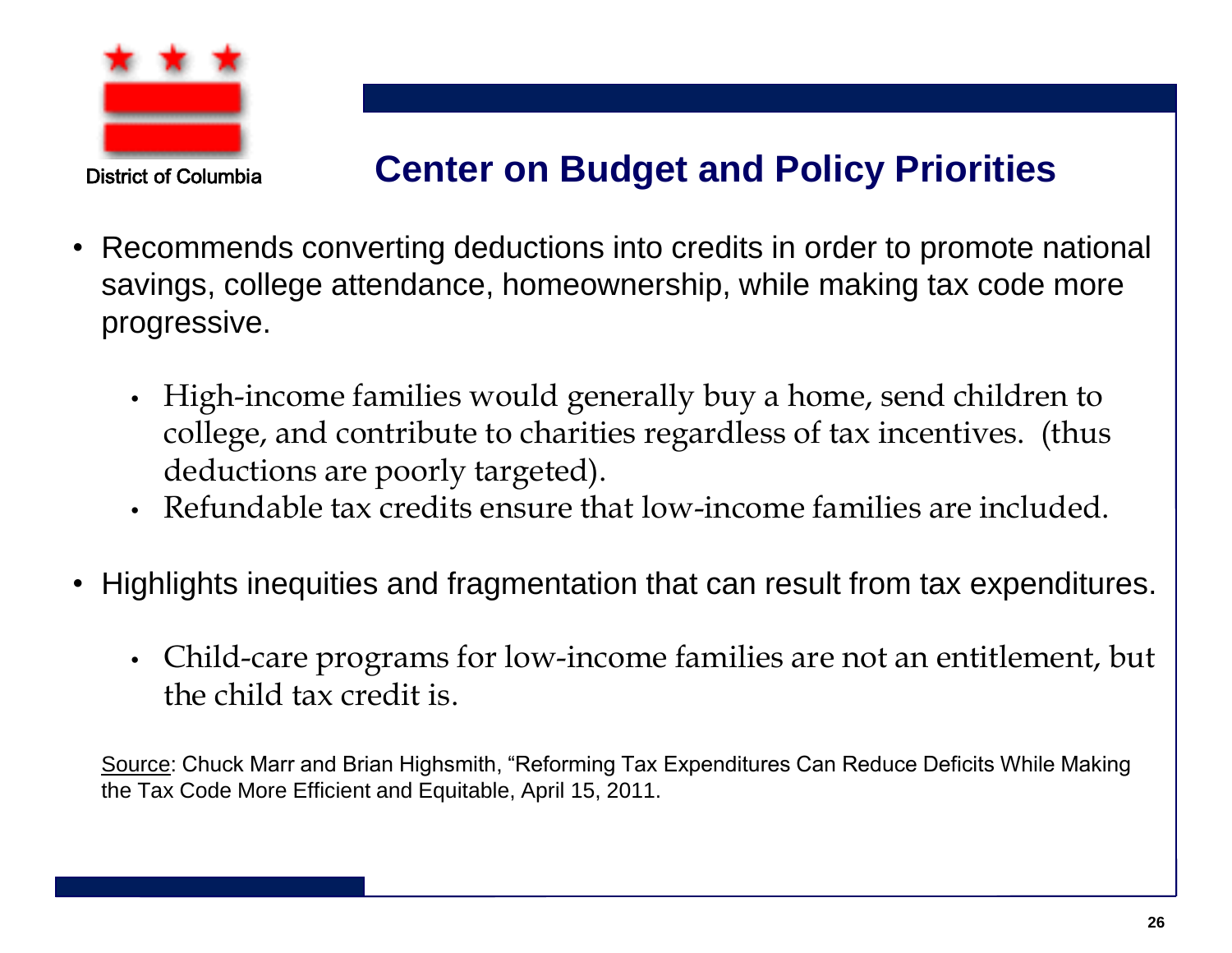

#### **Century Foundation**

A Century Foundation working group recommended that four main questions should be used to evaluate tax expenditures:

- 1. Is there a need for the government intervention, and is the existing or proposed intervention effective?
- 2. If an existing tax expenditure is deemed unnecessary or ineffective, would there be major economic disruption from repeal?
- 3. Even if an intervention is justified, is it best implemented through a tax break?
- 4. Assuming that there ought to be a tax break, are some ways of designing it better than others?

Source: The Century Foundation Working Group on Tax Expenditures, *Bad Breaks All Around*, 2002.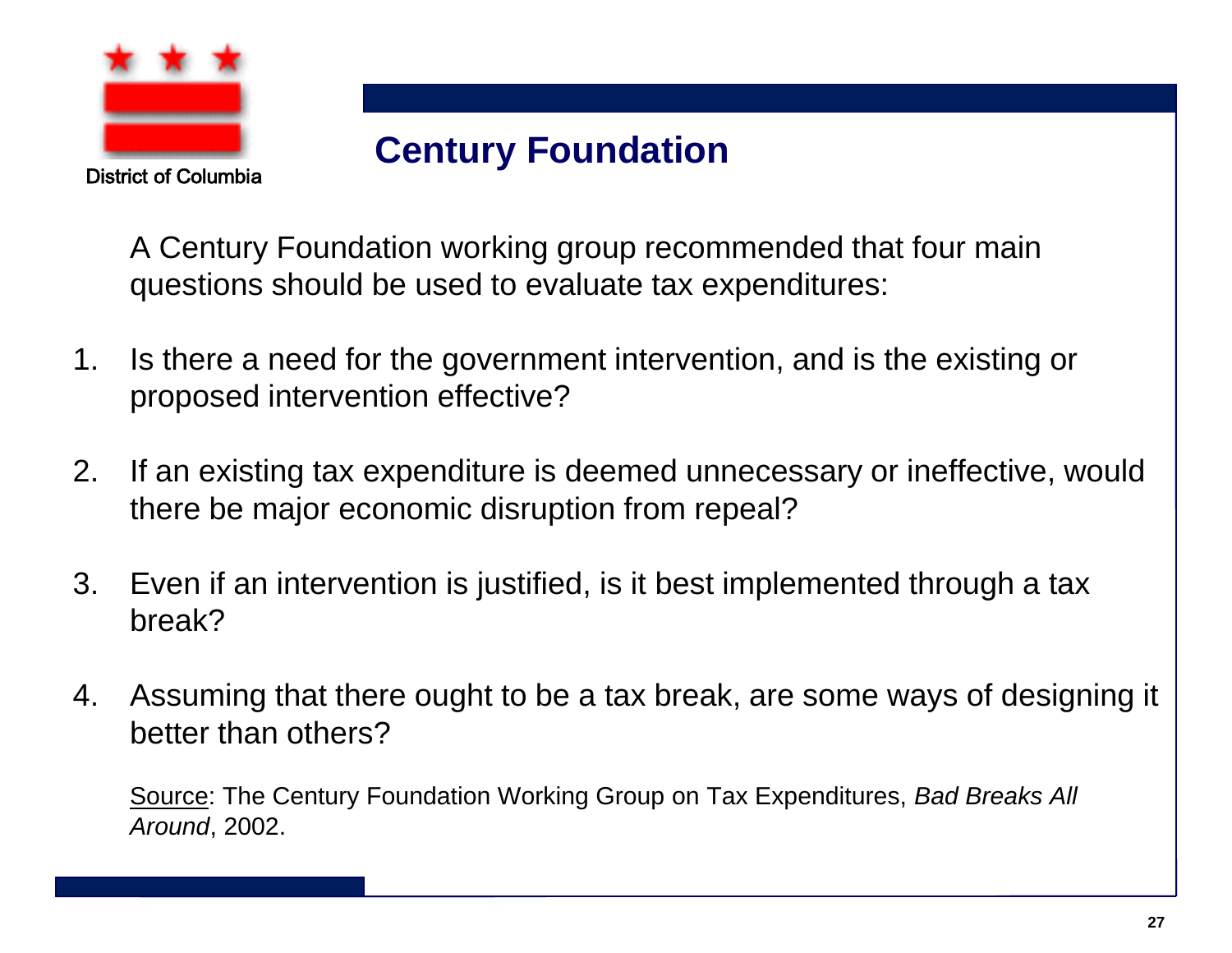

District of Columbia

#### **Other Experts**

Edward Kleinbard (former JCT staff director).

Include fixed-dollar tax subsidies in appropriations process.

New tax subsidies should be established by authorizing committees, then referred to tax committee.

Len Burman (Syracuse University) and Marvin Phaup (GWU)

Add tax expenditures to revenue and expenditure sides of budget; score new tax expenditures as outlays; include tax expenditures in budget resolution targets for total spending; enforce spending caps through proportional increases to tax rates.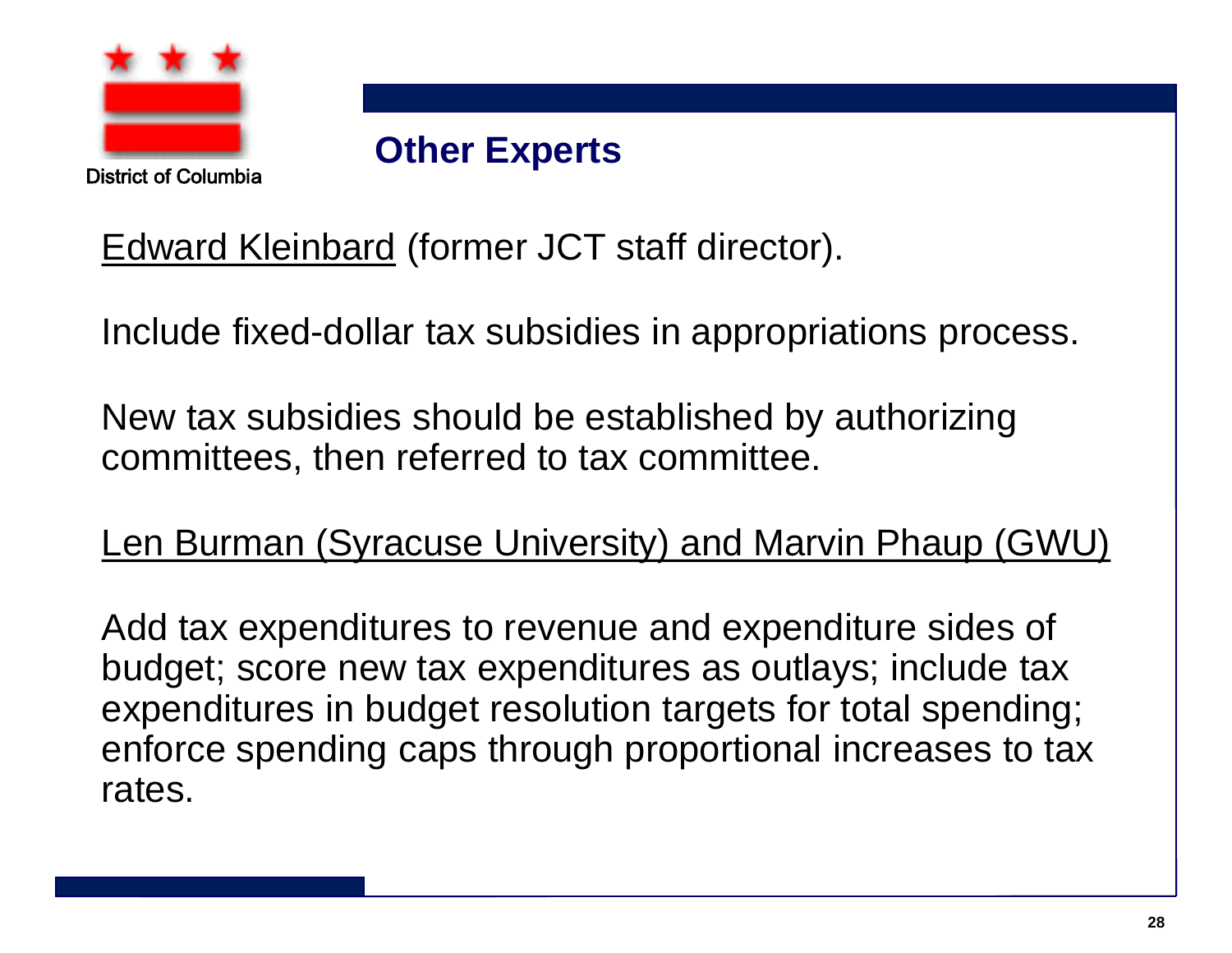

# **PART IV**

# EXAMPLES FROM

## OTHER GOVERNMENTS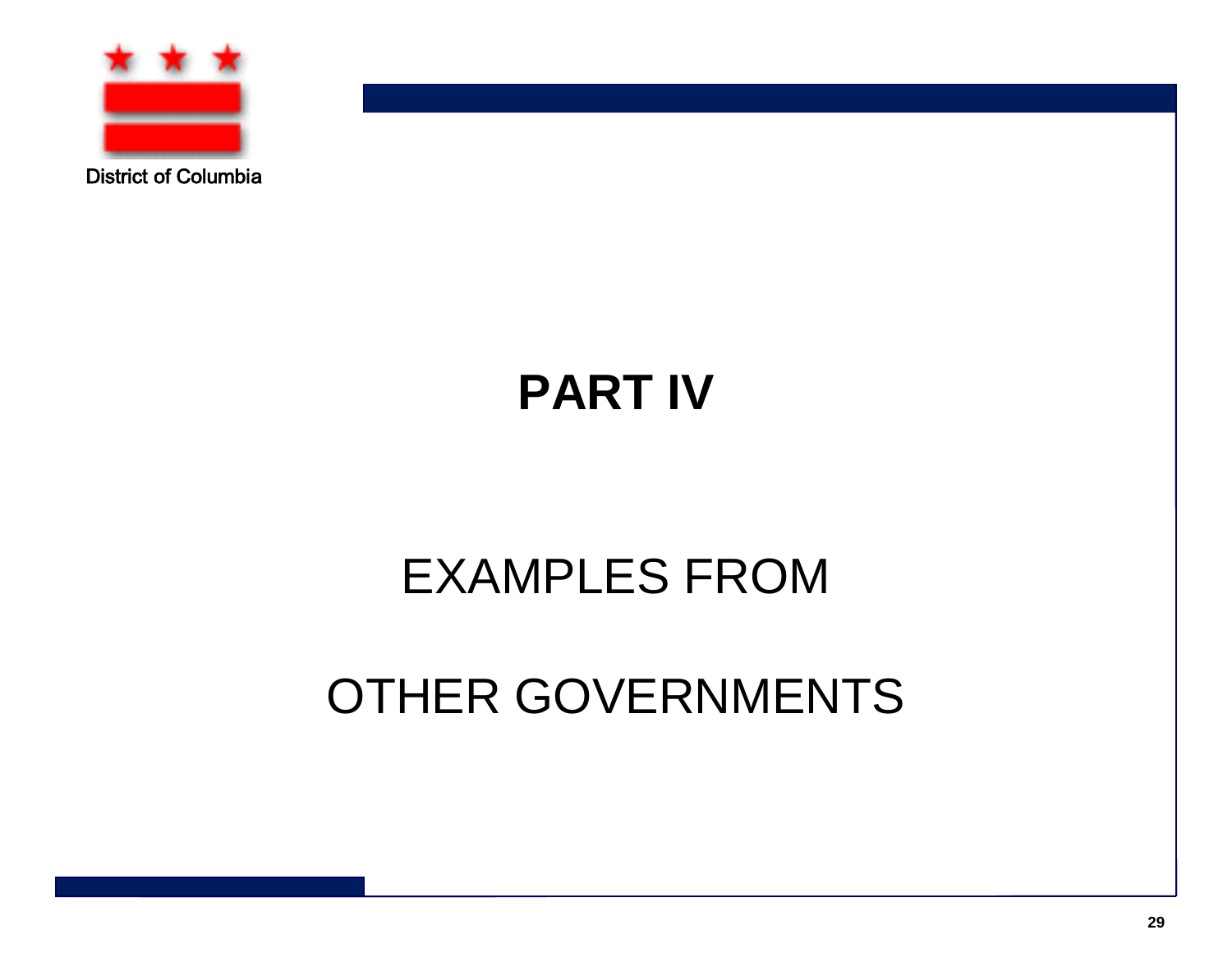

#### **State Examples**

Iowa Tax Credit Review Panel (2010): recommended repeal of 8 tax credits; five-year sunset review of all credits; more public reporting and transparency; implement benefit-cost analysis; cap value of all credits.

Massachusetts Tax Expenditure Commission (2012): clearly articulate purpose and desired outcome for each provision; develop measures of effectiveness; five-year sunset review of all "grant-like" provisions; review all provisions at least every 10 years; include "clawback" mechanisms for "grant-like" provisions. Commission also recommended classifying tax expenditures as follows: (1) fairness, (2) economic competitiveness, (3) targeted policy priorities, (4) structural, and (5) other.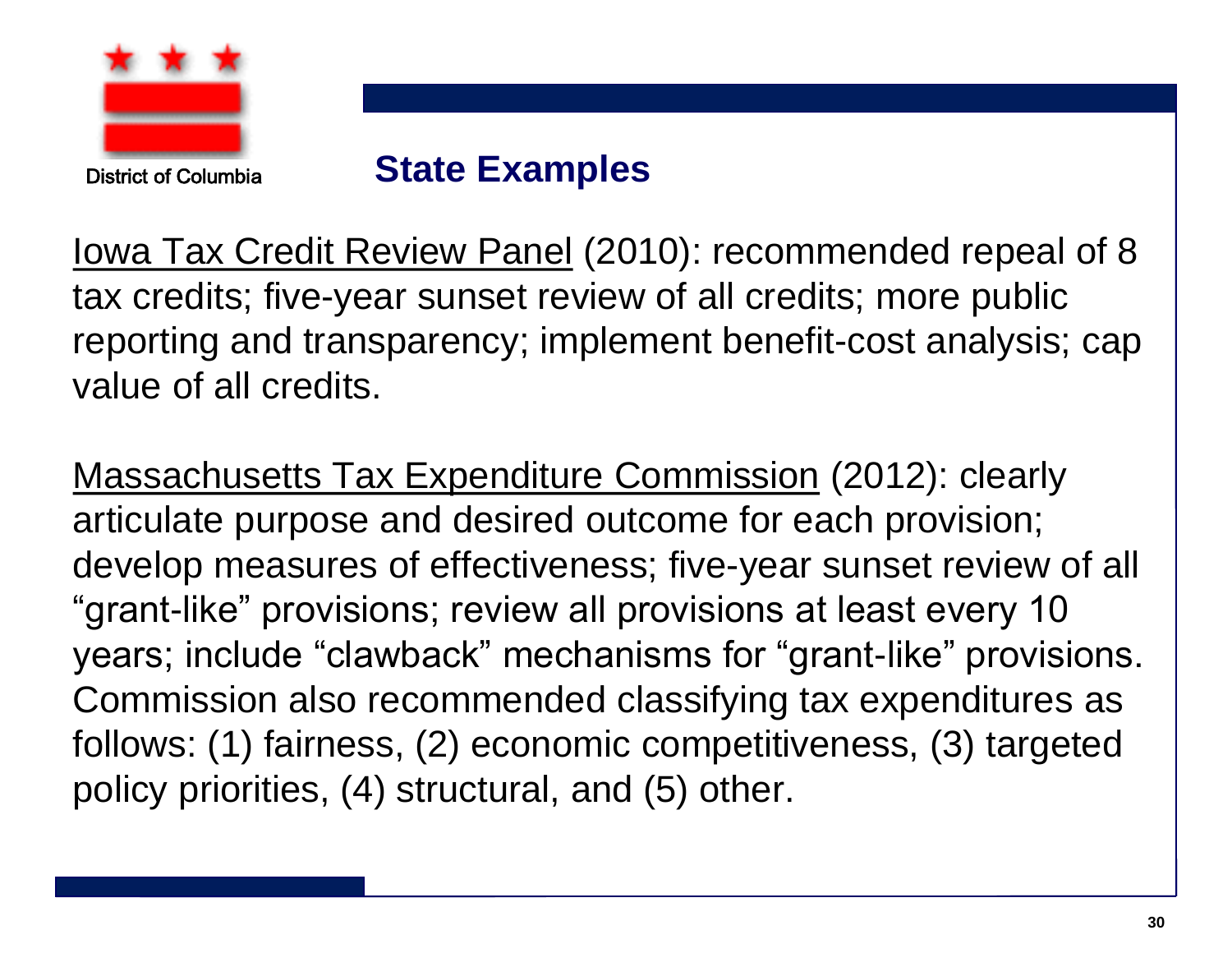

**State Examples (cont.)**

Oregon: Legislation enacted in 2009 requires sunset reviews for most tax credits.

Rhode Island: Legislation enacted in 2008 requires disclosure of credit recipients, amount of credit received, jobs created or retained, employee wages and benefits.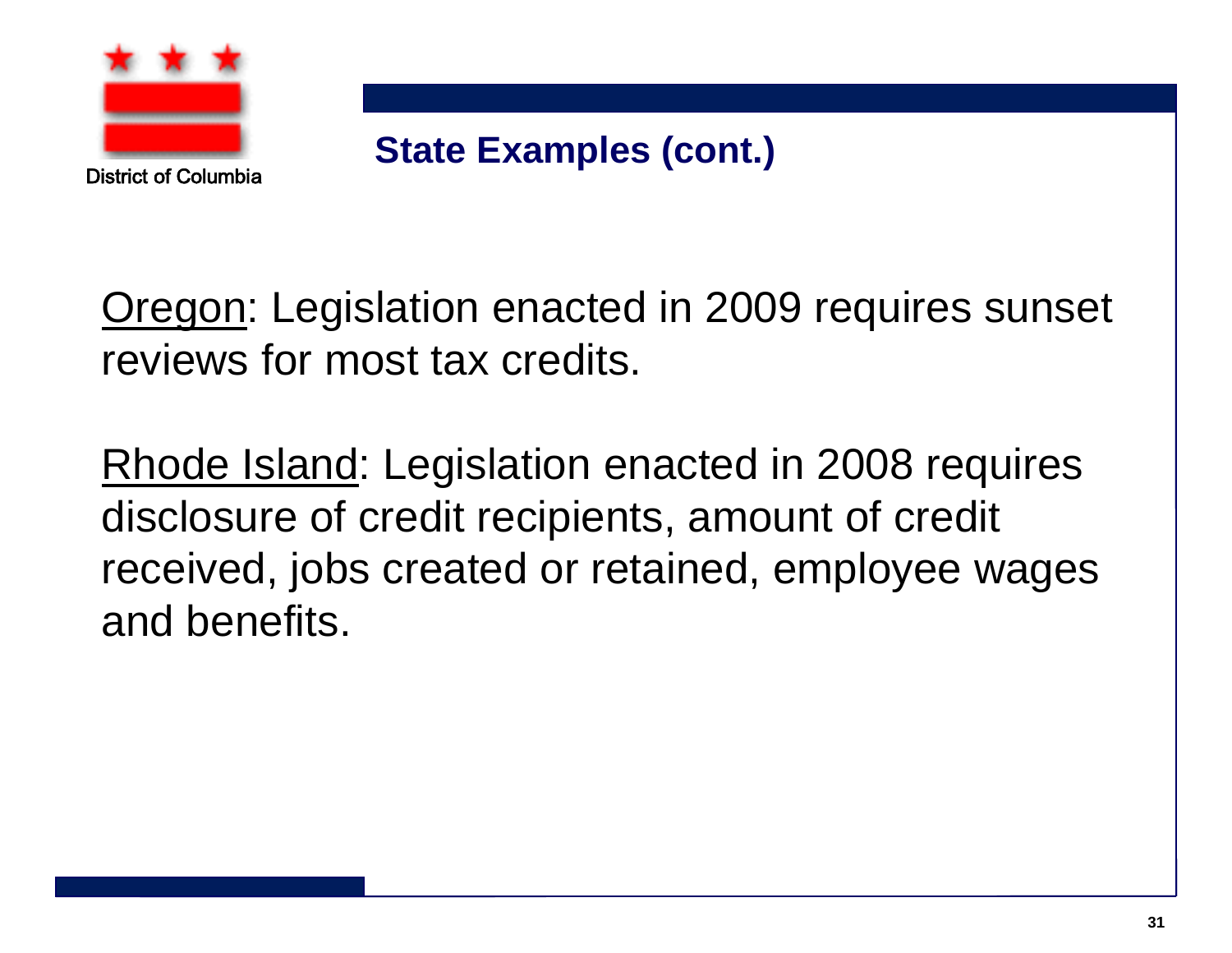

#### **Washington State**

- Established Citizen Commission for Performance Measurement of Tax Preferences in 2006
- 10-year schedule for evaluating most tax expenditures according to 10 criteria, including: who benefits, public policy objectives, evidence of effectiveness, unintended benefits, effects on employment and the economy, feasibility of recapturing subsidy if objectives are not fulfilled, fiscal impact, distributional impact, policies in other states.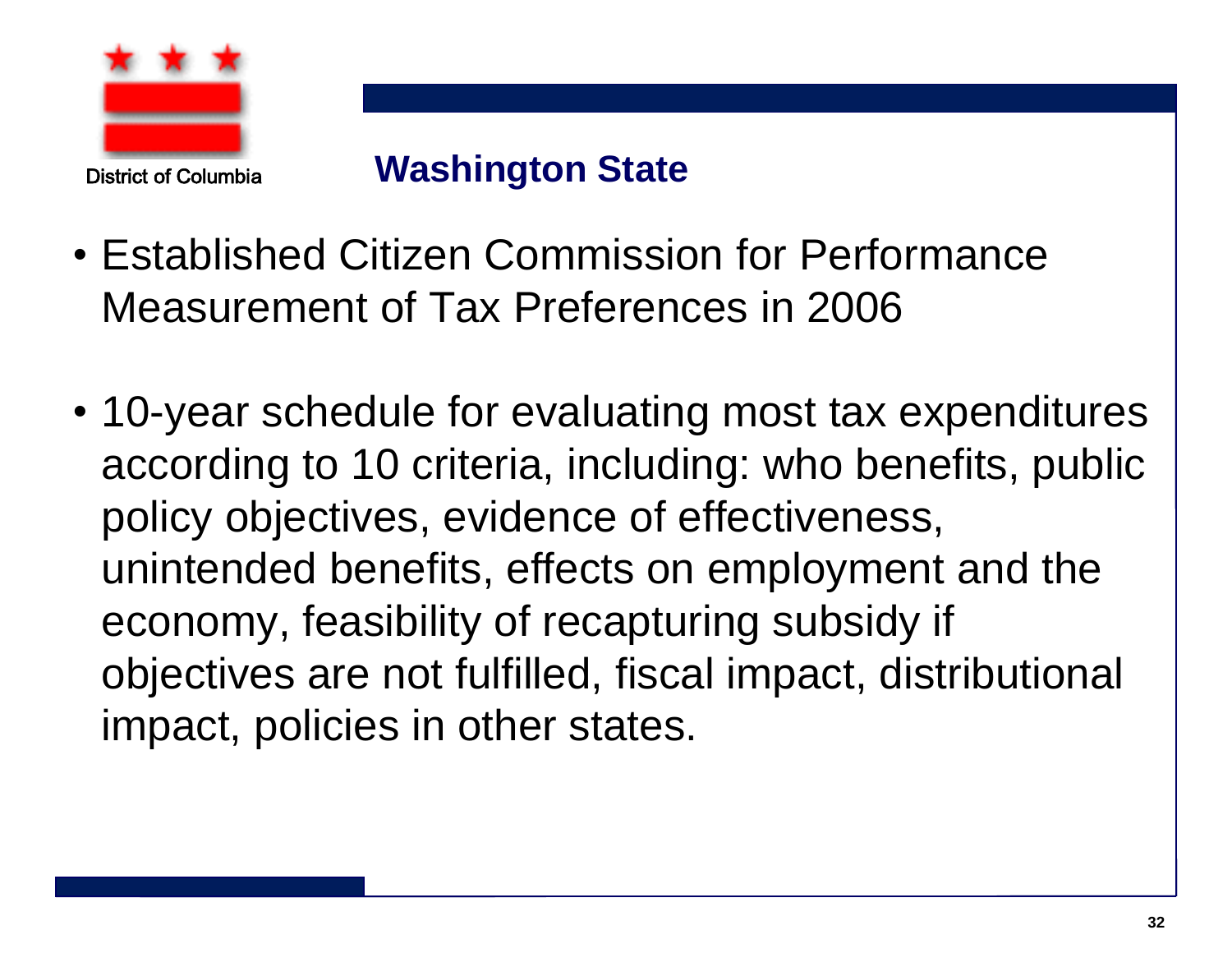

#### **New Zealand**

- New Zealand's Revenue Department works with other agencies to evaluate shared or related programs.
- An example is the Working for Families program, which includes work and family tax credits as well as child-care subsidies and other assistance provided by the Ministry of Social Development. The two agencies created a joint research program and a linked data set. Evaluation results led to program changes that are credited with increasing work by single parents and reducing public assistance rolls.

Source: U.S. Government Accountability Office, *Tax Administration: Information on Selected Foreign Practices That May Provide Useful Insights*, May 2011.